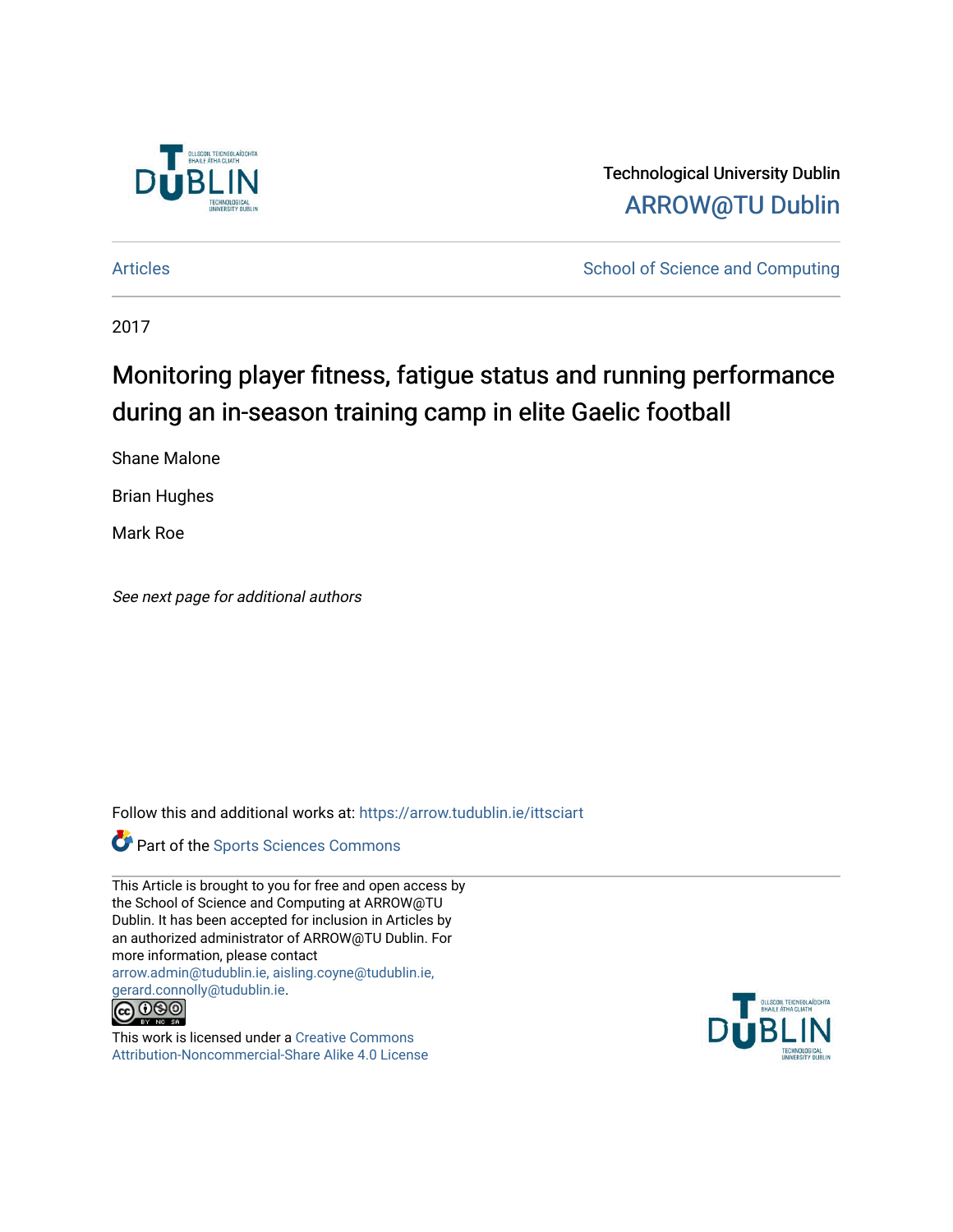# Authors

Shane Malone, Brian Hughes, Mark Roe, Kieran Collins, and Martin Buchheit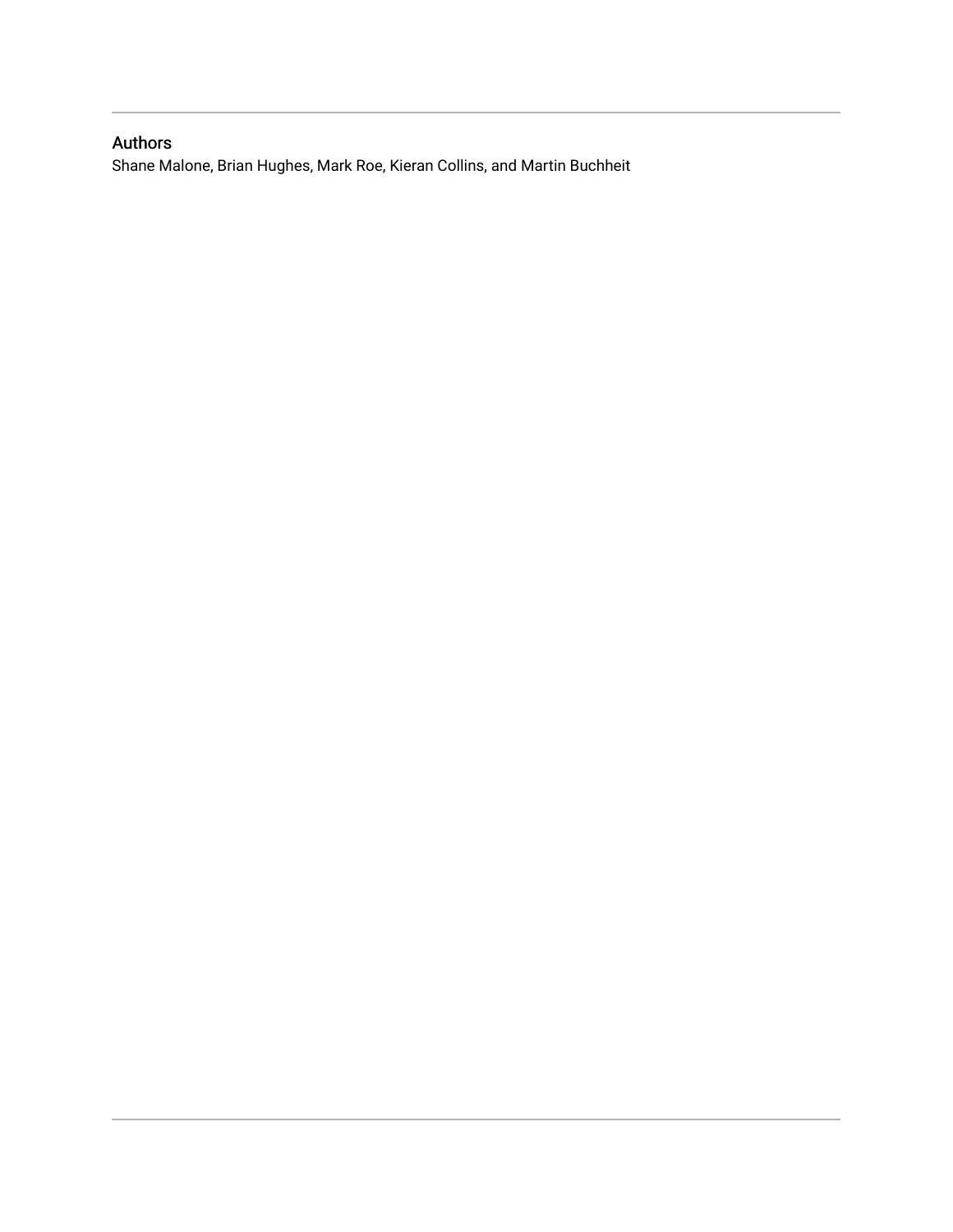| 3      | Monitoring player fitness, fatigue status and running                                                                  |  |  |  |  |  |
|--------|------------------------------------------------------------------------------------------------------------------------|--|--|--|--|--|
| 4      | performance during an in-season training camp in elite Gaelic<br>football                                              |  |  |  |  |  |
| 5<br>6 |                                                                                                                        |  |  |  |  |  |
| 7      | Shane Malone <sup>1,2</sup> Brian Hughes <sup>2</sup> , Mark Roe <sup>2,3</sup> , Kieran Collins <sup>2</sup> , Martin |  |  |  |  |  |
| 8      | Buchheit <sup>4</sup>                                                                                                  |  |  |  |  |  |
| 9      |                                                                                                                        |  |  |  |  |  |
| 10     | <sup>1.</sup> The Tom Reilly Building, Research Institute for Sport and Exercise                                       |  |  |  |  |  |
| 11     | Sciences, Liverpool John Moores University, Henry Cotton Campus, 15–21                                                 |  |  |  |  |  |
| 12     | Webster Street, Liverpool, L3 2ET <sup>2</sup> Gaelic Sports Research Centre,                                          |  |  |  |  |  |
| 13     | Department of Science, Institute of Technology Tallaght, Tallaght, Dublin,                                             |  |  |  |  |  |
| 14     | Ireland. <sup>3.</sup> School of Public Health, Physiotherapy and Sports Science,                                      |  |  |  |  |  |
| 15     | Health Sciences Centre, University College Dublin, Belfield, Dublin 4. <sup>4.</sup>                                   |  |  |  |  |  |
| 16     | Performance Department, Paris Saint Germain FC, 4A Avenue Kennedy,                                                     |  |  |  |  |  |
| 17     | Saint-Germain-en-Laye, Paris, France                                                                                   |  |  |  |  |  |
| 18     |                                                                                                                        |  |  |  |  |  |
| 19     | <b>Running Title:</b> Monitoring training load during in a training camp                                               |  |  |  |  |  |
| 20     |                                                                                                                        |  |  |  |  |  |
| 21     | <b>Corresponding author: Shane Malone</b>                                                                              |  |  |  |  |  |
| 22     | c/o The Tom Reilly Building, Research Institute for Sport and Exercise                                                 |  |  |  |  |  |
| 23     | Sciences, Liverpool John Moores University, Henry Cotton Campus, 15–21                                                 |  |  |  |  |  |
| 24     | Webster Street,                                                                                                        |  |  |  |  |  |
| 25     | Liverpool, L3 2ET                                                                                                      |  |  |  |  |  |
| 26     |                                                                                                                        |  |  |  |  |  |
| 27     | Email: shane.malone@mymail.ittdublin.ie Tel: (+353) 87-4132808                                                         |  |  |  |  |  |
| 28     |                                                                                                                        |  |  |  |  |  |
| 29     | Abstract word count: 250                                                                                               |  |  |  |  |  |
| 30     |                                                                                                                        |  |  |  |  |  |
| 31     | Word count: 3510                                                                                                       |  |  |  |  |  |
| 32     |                                                                                                                        |  |  |  |  |  |

Number of tables and figures: 4 Figures; 1 Table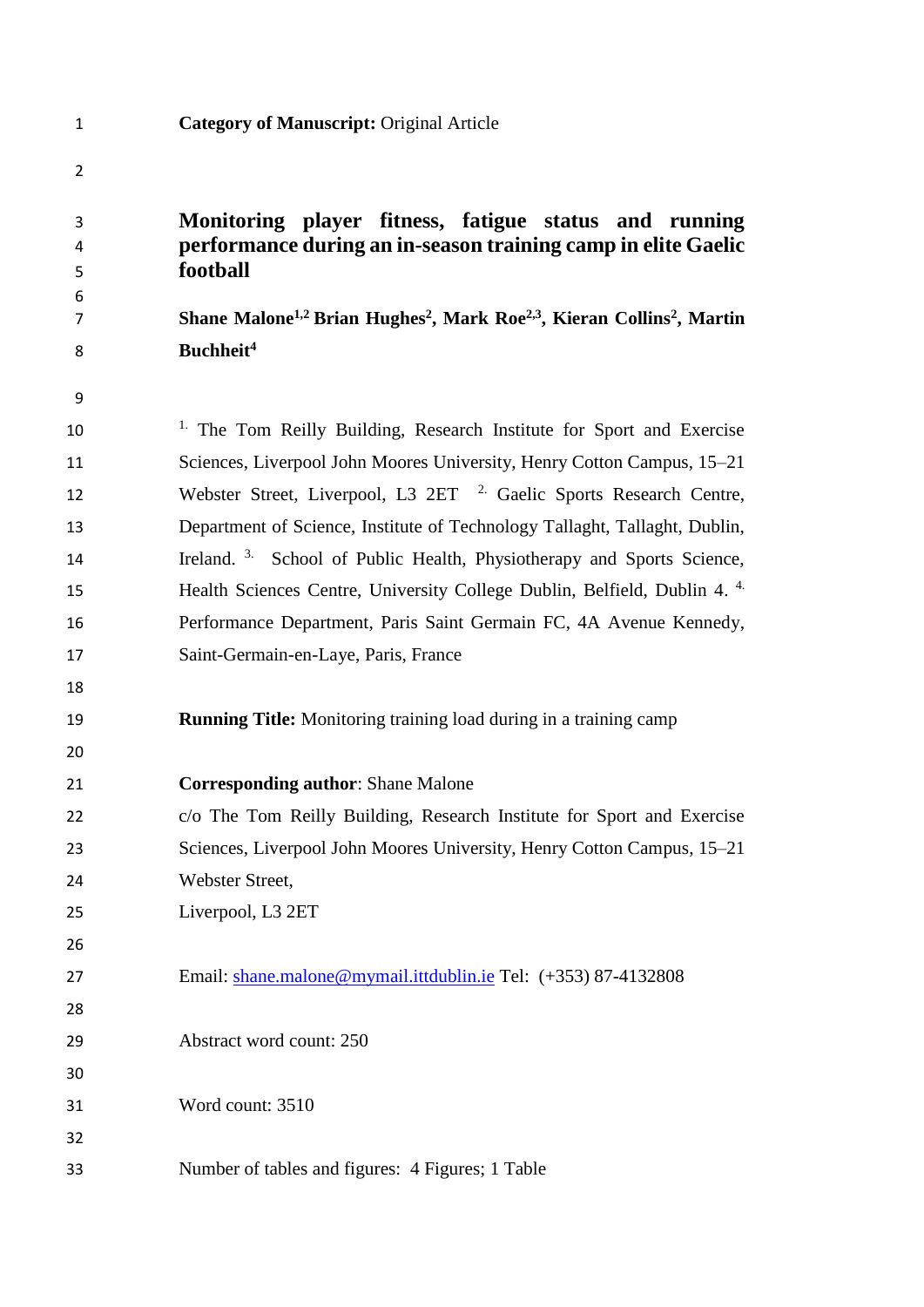#### **ABSTRACT**

 The current investigation examined selected perceptual and physiological measures to monitor fitness, fatigue and running performance during a one week in-season training camp in elite Gaelic football. Twenty-two elite Gaelic football players were monitored for training load (session RPE x duration), perceived ratings of wellness (fatigue, sleep quality, soreness); heart rate variability (HRV;LnSD1), heart rate recovery (HRR), exercise heart rate (HRex), lower limb muscular power (CMJ) and global positioning system (GPS) variables. The Yo-Yo intermittent recovery test level 1 (Yo- YoIR1) was assessed pre-and post the training camp. GPS units were used to monitor players throughout the camp period, with specific small sided games (SSG) used as a measure of running performance. There were significant day-to-day variations in training load measures (Coefficent of 47 variation, CV: 51%;  $p \le 0.001$ ), HRex decreased (-12.2%), HRR increased (+10.3%) CMJ decreased (-8.1%) and pre-training LnSD1 (+14.1%) increased during the camp period. Yo-YoIR1 performance (+19.7%), total distance (TD) (+9.4%), high speed distance (HSD) (+12.1%) and sprint 51 distance (SPD) (+5.8%) within SSG improved as the camp progressed.  $\Delta$  HRex and ∆ HRR were correlated with ∆ Yo-YoIR1 (r = 0.64; - 0.55), ∆HSD 53 (r = 0.44; -0.58),  $\triangle$  SPD (r = 0.58; -0.52).  $\triangle$  LnSD1 was correlated with  $\Delta$ Yo-YoIR1(r = 0.48; 90%CI: 0.33 to 0.59) and  $\Delta$  TD (r = 0.71) There were 55 large correlations between  $\Delta$  wellness and  $\Delta$  Yo-YoIR1 (r = 0.71),  $\Delta$  TD (r = 56 0.68) and  $\triangle$  SPD (r = 0.68). Increases in training load were observed during the training camp. Daily variations in training load measures across the camp period were shown to systematically impact player's physiological, performance and wellness measures.

- 
- 
- 
- **Keywords:** GPS, HR, Team-sports, Monitoring, Training Load
- 
- 
-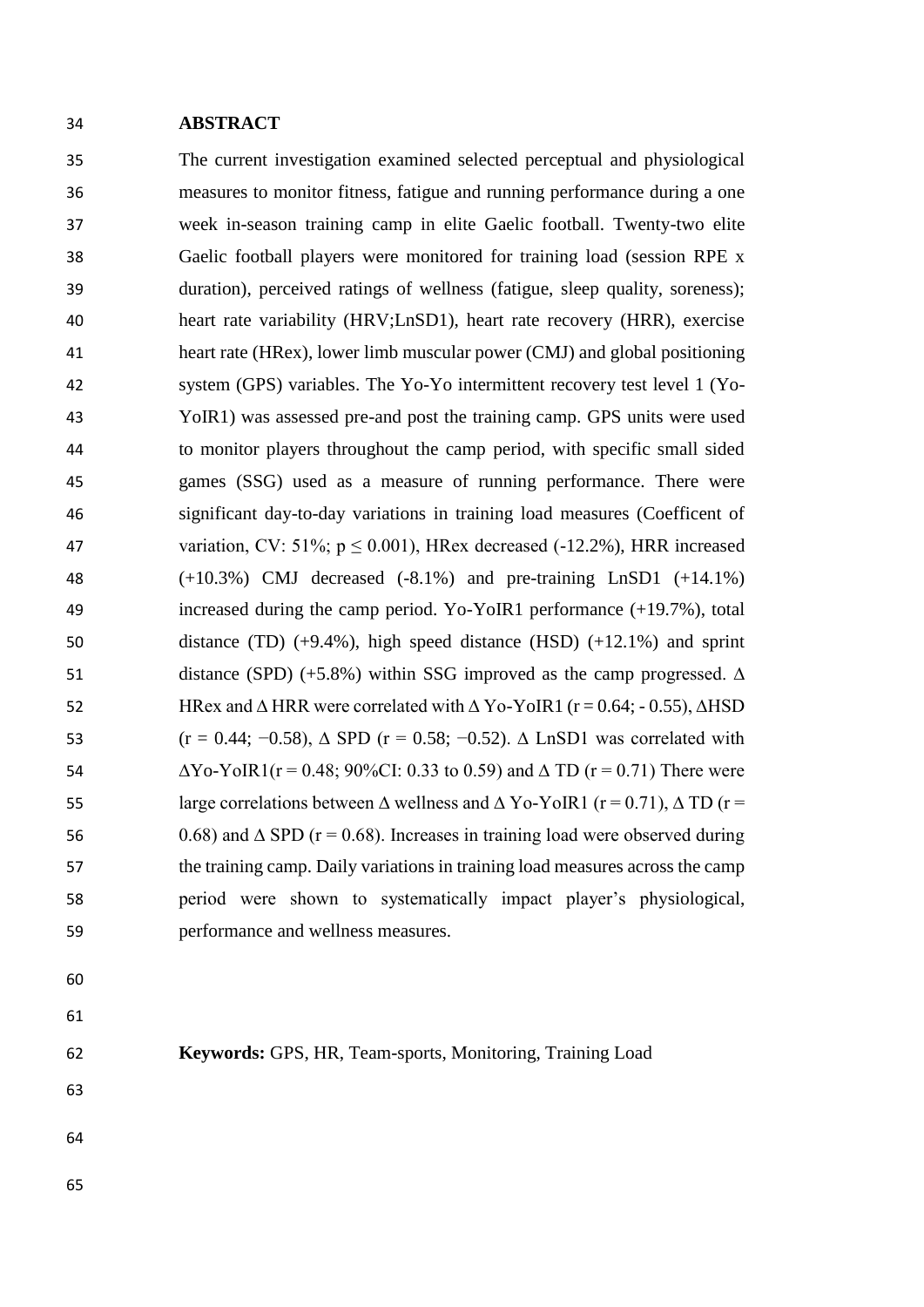#### **INTRODUCTION**

 Gaelic football is an intermittent team based field sport that can be best described as a running game that requires a combination of athleticism 69 with skilful foot and hand passing. Players complete on average  $9222 \pm 1$ 70 1588-m of total running distance with 18% completed at high speed  $(≥ 17$ km·h-1 ) across 70 min of match-play (Malone et al., 2016c; Malone, Solan & Collins 2016a). The monitoring of training load within all team sports is important for the periodisation and subsequent planning of the physical 'dose' during training periods (Malone & Collins, 2016; Tran et al., 2015). This is of further importance within condensed acute training periods such as in-season training camps. Within team sports (Gabbett et al., 2012; Rogalski et al., 2013; Ritchie et al., 2016) reductions in training load as the season progresses is commonplace. However, within Gaelic football previous literature has shown no changes in training load across the season (Malone et al., 2016b). The seasonal calendar is heavily focused towards the end of year All-Ireland series (Malone et al., 2016b). The All-Ireland series represents a direct knock-out style competition that takes place after the National League competition during the months of May through to September, and is considered the sports premier competition. The All-Ireland series is the key factor in the lack of variation seen in training load across the calendar within Gaelic football (Malone et al., 2016b). In order to maximise adaptations prior to the beginning of this competition teams regularly participate in an acute intensified training period during a training camp. Anecdotally, teams treat these camps as professional environments training two or three times daily with as much as 10 sessions completed during a weekly period.

 Many monitoring variables have been suggested to analyse players training load and status (Buchheit et al., 2012; Buchheit, 2014; Thorpe et al., 2015). However, their invasive and/or exhaustive nature makes their frequent assessment within team sports difficult. Non-invasive measures of assessing fitness, wellness, recovery status and physical performance have received increased interest over the last number of years (Le Meur et al., 2013; Le Meur et al., 2016). These measures of interest include, sub-maximal exercise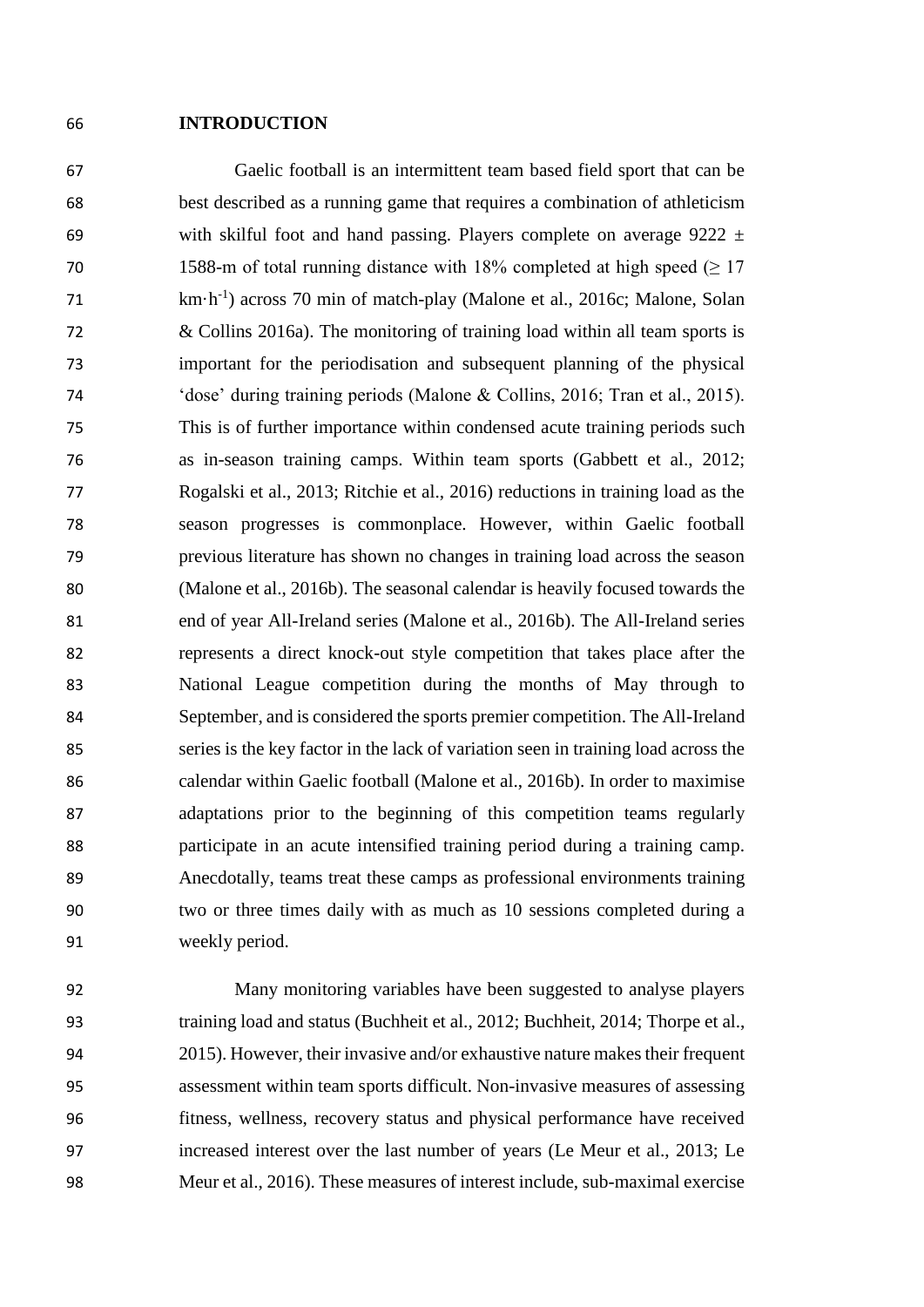HR (HRex) and pre-exercise cardiac autonomic activity as inferred from heart rate variability (HRV) measures, simply defined as the variation in the beat-to-beat intervals of the heart (Le Meur et al., 2013; Le Meur et al., 102 2016). When considering non-invasive performance assessment  $HR_{ex}$ , considered an index of cardiorespiratory fitness has previously been strongly correlated with running performance (Buchheit et al., 2010). HRV has previously been shown to be related to acute fatigue experienced by players following bouts of exercise (Le Meur et al., 2013; Le Meur et al., 2016) while also allowing coaches to alter the training periodization of athletes (Le Meur et al., 2013; Le Meur et al., 2016). Heart rate recovery (HRR) can infer how athletes are adapting to a specific training stimulus (Buchheit, 2014) and has 110 been reported to be sensitive to functional overreaching (Le Meur et al., 2016). Finally, psychological monitoring is also purported to be an effective means of assessing players' responses to subtle variations in training load (Gallo et al., 2016; Thorpe et al., 2015; Main & Grove, 2009). However, whether these variables are sensitive to acute fatigue, wellness, recovery, status and in turn, fitness, during an in-season training camp within elite Gaelic football players is unknown.

 Despite the lack of Gaelic football specific research, across team sports numerous descriptive analyses of training camps have been conducted (Buchheit et al., 2013; Pitchford et al., 2016; Thornton et al., 2016). Recently research revealed that during a camp period training loads can increase by between 50-58% when compared to normative training load values (Buchheit et al., 2013; Thornton et al., 2016). Not surprisingly, during these acute intensified periods, players have been found to have disturbed sleep patterns and reduced wellness measures (Thornton et al., 2016). Indeed, these intensified periods result in training-induced fatigue which is generally associated with an increased sympathetic activity (Mourot et al., 2004) that can increase sub-maximal HR and decrease HRV measures (LnSD1) within players (Buchheit, 2014). Interestingly despite these acute increases in training load causing the early stages of over-reaching in athletes, these camp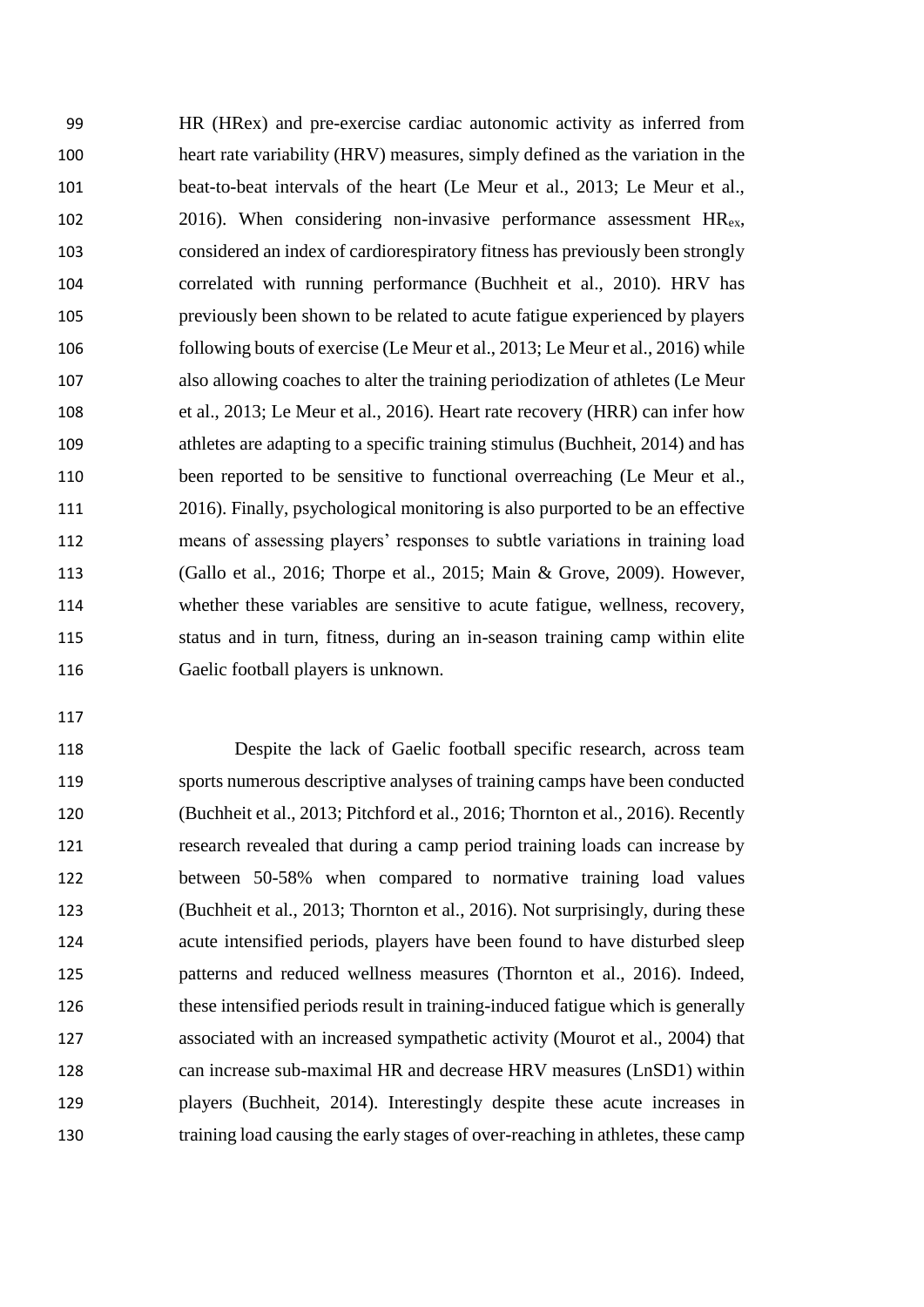periods tend to increase players performance measures (Buchheit et al., 2013).

 Given the lack of research conducted on camp periods in elite Gaelic football, the overall purpose of the current study was to (1) examine the daily variations of selected running, physiological and psychometric variables during an in-season training camp in elite Gaelic football players to (2) examine the usefulness of these variables in monitoring players training responses during an intensified training period and (3) to assess these variables association with changes in Yo-YoIR1 and standardised small sided games performance during the camp period.

### **METHODS**

#### *Subjects*

 The current investigation was a observational study of elite Gaelic football players competing at the highest level of competition (National League Division 1 and All-Ireland). Data were collected for 22 players 148 (Mean  $\pm SD$ , age:  $24.3 \pm 6.1$  years; height:  $180.2 \pm 7.3$  cm; mass:  $81.6 \pm 7.5$  kg) across a one-week training camp during the competition season. The 150 senior level playing experience of the current squad was  $8.5 \pm 4.3$  years. The study was approved by the local institute's research ethics committee and written informed consent was obtained from each participant.

# *Training Camp*

 The study was conducted during a one-week training camp (7-day) prior to the commencement of the All-Ireland series. During the one-week training camp, all players took part in an intensified team based training period as prescribed by the coaches and strength and conditioning staff. Players participated in 10 field based sessions (6 technical, 2 fitness and skill based sessions, 2 match play sessions, total session exposure: 11.5 hr), 2 interval cycling sessions (10-15 maximal efforts repetitions of 5-30 seconds in duration x 3-6 sets) (total session exposure: 1.5 hr) and two strength based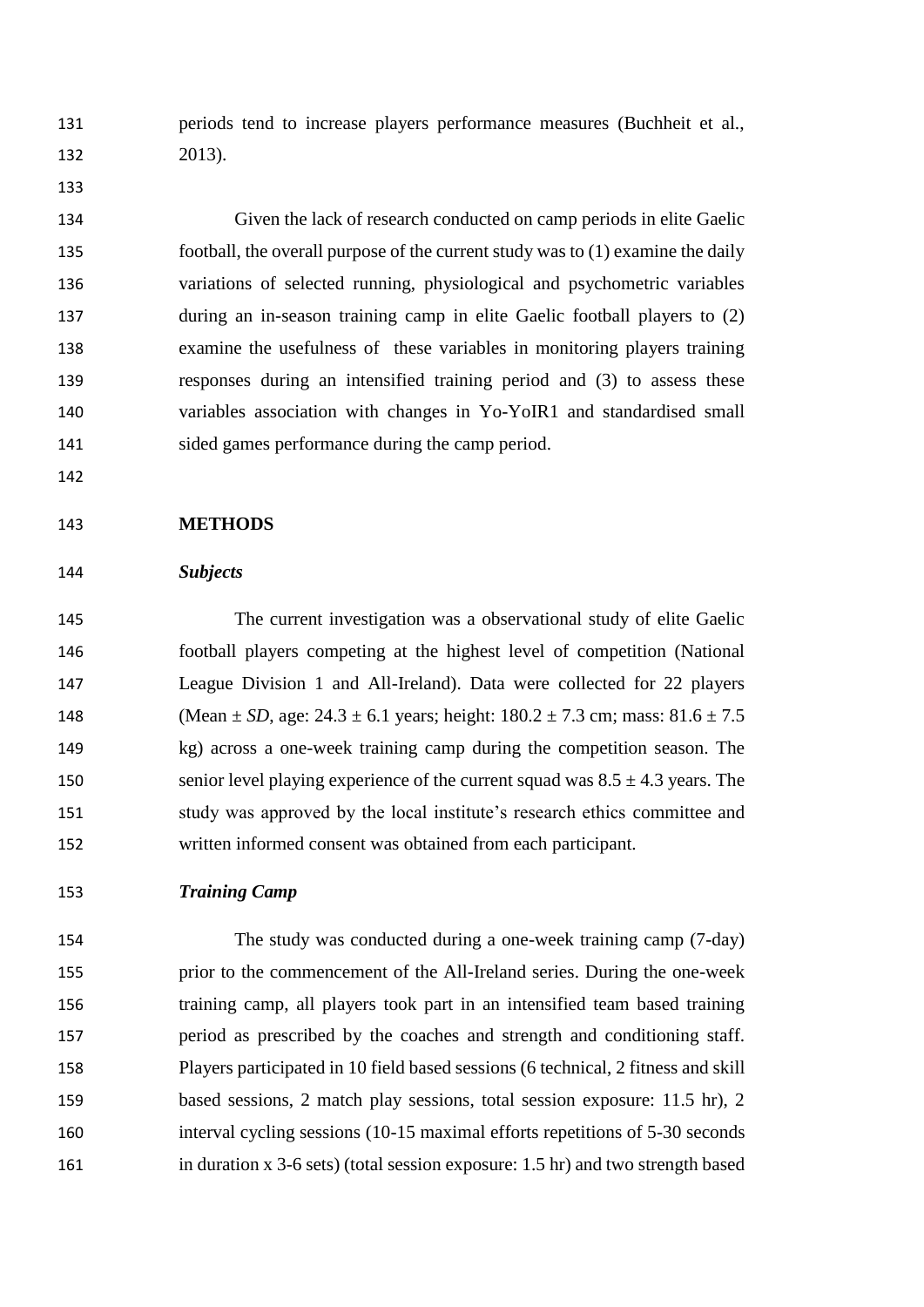gym sessions (total session exposure: 2.5 h). All players were provided with standardised post training session nutritional plan by the team's nutritionist. All plans were developed and tailored to each individual athlete's needs to ensure adequate fluid and nutrient intake and recovery between sessions.

# *Monitoring Load and Wellness*

 The intensity of all training sessions were estimated using the modified Borg CR-10 rate of perceived exertion (RPE) scale, with ratings obtained from each individual player 30 min after the end of each training session (Malone et al., 2016b; Fanchini et al., 2016). Each individual RPE value was multiplied by the session duration to generate an arbitrary unit (AU) internal training load score for the specific session (Malone et al., 2016c). Additionally, a psychometric questionnaire was used to assess general indicators of player wellness (Gallo et al., 2016; Thorpe et al., 2015; 175 Main & Grove, 2009). The questionnaire assessed the following elements of wellness: 1) muscular soreness, 2) sleep quality, 3) fatigue, 4) stress and 5) energy level, on a seven-point likert scale ranging from 1 (strongly disagree) to 7 (strongly agree). The five individual wellbeing responses for a given day were summed to provide a quantitative score of overall perceived wellness for each player with a maximal wellbeing score of 35 arbitrary units (AU). The co-efficient of variation for the five indices ranged from 5-11 % within the current squad. Prior to training players completed an assessment for vertical jump performance through a countermovement jump (CMJ) assessment (OptoJump, Microgate, Bolzano, Italy), in which they were required to perform a single CMJ. The CMJ were performed with hands held firmly on the hips and subjects were instructed to jump as high as possible. The jump was performed at a self-selected countermovement depth and no instruction was given on what countermovement depth to use with flight time 189 used to estimate jump height (cm).

#### *Monitoring Fitness*

 A Yo-Yo Intermittent Recovery test level 1 (Yo-YoIR1) (Bangsbo et al., 2008; Roe and Malone, 2016) was performed outdoors at the same time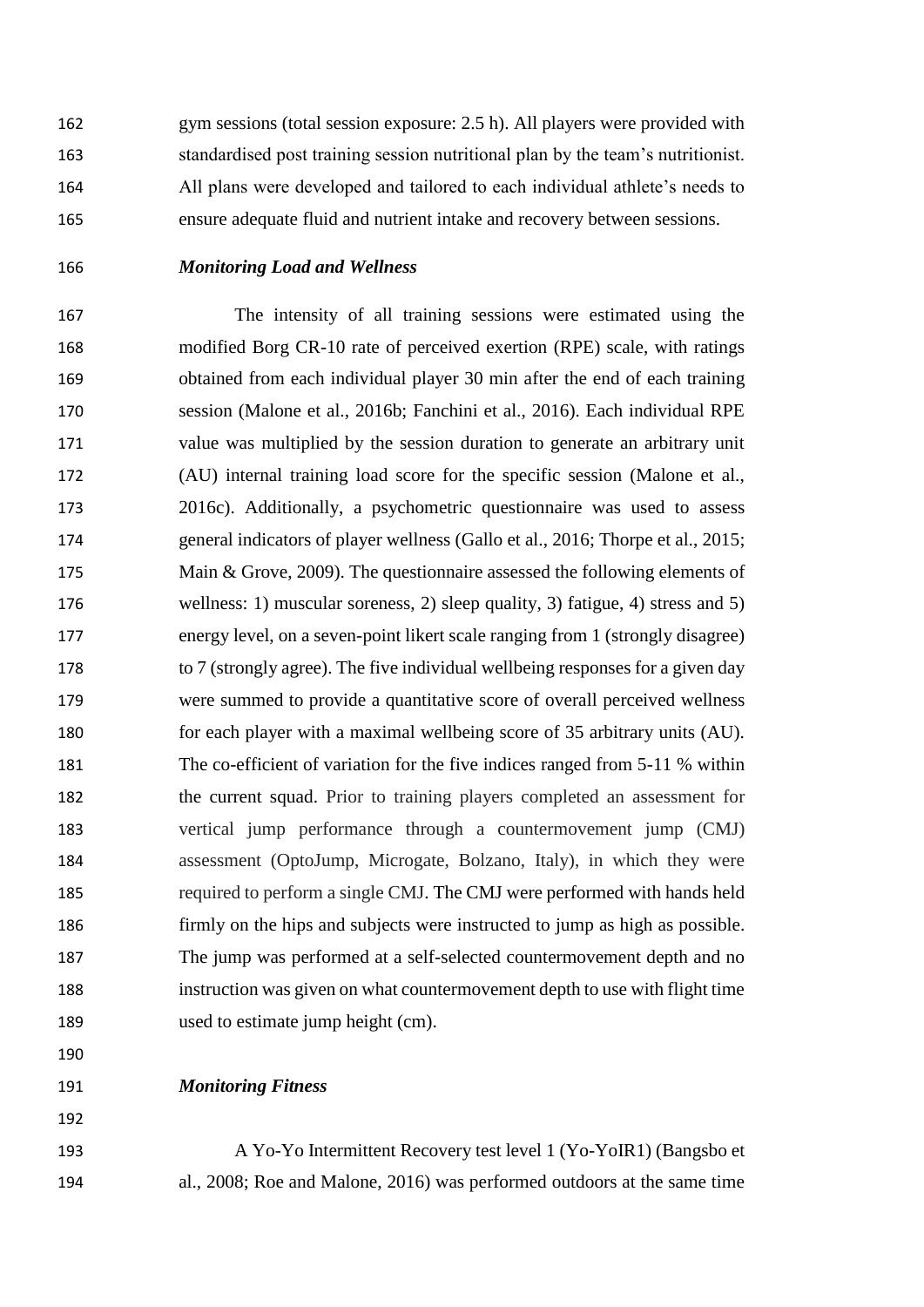of day (11:00) in temperate conditions (20ºC), at the beginning (day 1) and at the end (day 7) of the camp. All players were familiar with this test, as it was part of the regular fitness testing battery implemented by the conditioning staff. Briefly, the Yo-YoIR1 consists of repeated 20-m shuttle 199 runs at increasing speeds (starting at  $8 \text{ km} \cdot \text{h}^{-1}$ ) with 10 s of active recovery (consisting of 5-m of jogging) between runs, until exhaustion. A sub- maximal 5-min running/5-min recovery test (Buchheit et al., 2013; Buchheit et al., 2010) was performed at the start of every training/testing session to assess training status. All players were tested simultaneously with the 204 intensity of the exercise bout fixed at 13 km⋅h<sup>-1</sup> over 40-m shuttles. HRex and post exercise heart rate recovery (HRR) for a 1 min period were recorded during the assessment (Le Meur et al., 2016). Prior to all training HRV (standard deviation of instantaneous beat-to-beat R–R interval variability) was measured by all players using a provided HR strap (Polar Team 2 system; 1.4.1, Polar Electro Oy, Kempele, Finland). Specifically, in a room by themselves prior to training, players were instructed to remain in a supine position for 8 min. R-R intervals were recorded and analysed during the last 212 4 min of the supine position (Le Meur et al., 2013).

#### *Monitoring Running Performance*

 During all outdoor training sessions' players were monitored using GPS units (18-Hz, GPEXE LT, Exelio, Udine, Italy). Sport-specific running performance was assessed using specific small-sided games (SSG) that were completed every day during the camp as the first main drill of training. The specific SSG was a 4v4 - 60x20-m - touchdown drill (Malone, Solan & Collins, 2016a), where the aim of the drill was for teams to keep possession of the ball and attack an end zone area. Once a team had moved the ball into the end zone area they retain possession of the ball and aimed to move the ball back down into the opposite end zone. Total (TD); high-speed (HSD, 225 ≥17 km⋅h<sup>-1</sup>), sprint (SPD; ≥22 km⋅h<sup>-1</sup>) distance as well as maximal velocity 226 (km.h<sup>-1</sup>) were evaluated during all training sessions. Training data was analysed post session with retrospective analysis conducted on all sessions. Each file was then trimmed so only data recorded during each session and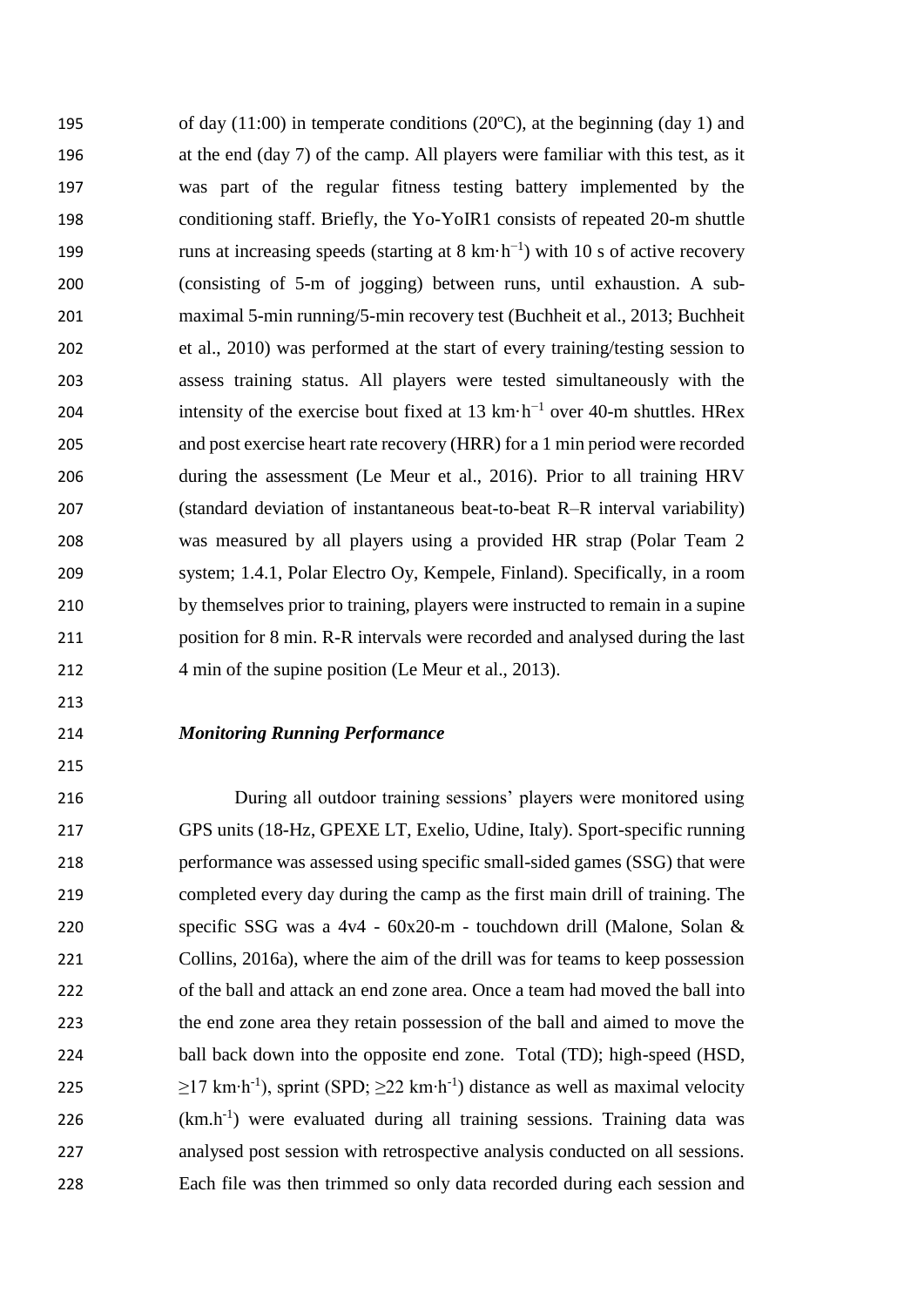specifically each drill when the player was on the field was included for further analysis. Data were exported into a customised spreadsheet (Excel, Microsoft Redmond, USA). This spreadsheet allowed for the analysis of distance covered in the following categories: total distance (TD; m); high 233 speed running  $(\geq 17 \text{ km} \cdot \text{h}^{-1}, \text{HSD}; \text{m})$ , sprint distance  $(\geq 22 \text{ km} \cdot \text{h}^{-1}; \text{SPD}; \text{m})$ , 234 and maximal velocity  $(km \cdot h^{-1})$ .

### *Statistical Analysis*

 Data are presented as means (±SD) and correlations as means (90% confidence limits, CL). The distribution of each variable was examined with the Kolmogorov–Smirnov normality test. Prior to analysis, all data were log transformed to reduce the error occurring from non-uniform residuals (heteroscedasticity) that occurs with all measures of athletic performance. A one-way repeated measures ANOVA with a Bonferroni's post hoc tests was used to assess changes in TL, fitness, fatigue/wellness, CMJ and running performance measures throughout the camp period. Furthermore, the change in variables throughout the camp was also assessed using within-individual regression analysis (%/day, with 90% CL). Pearson's correlation analysis was used to assess the associations between within-player daily changes in TL, fitness, fatigue/wellness and running performance measures. To account for the effect of fatigue/wellness on changes in running performance, these relationships were adjusted to reflect any changes in fitness measures (HRex; HRR; LnSD1) with partial correlations. The following criteria were used to interpret the magnitude of the correlation (*r*) between the different measures: ≤0.1, trivial; >0.1–0.3, small; >0.3–0.5, moderate; >0.5–0.7, large; >0.7–0.9, very large; and >0.9–1.0, almost perfect. If the 90% CL overlapped positive and negative values, the magnitude was deemed unclear (Hopkins et al., 2009). Statistical analyses were performed using SPSS for Windows (Version 22, SPSS Inc. Chicago, IL, USA) with statistical significance set at 258 an accepted level of  $p<0.05$ .

**RESULTS**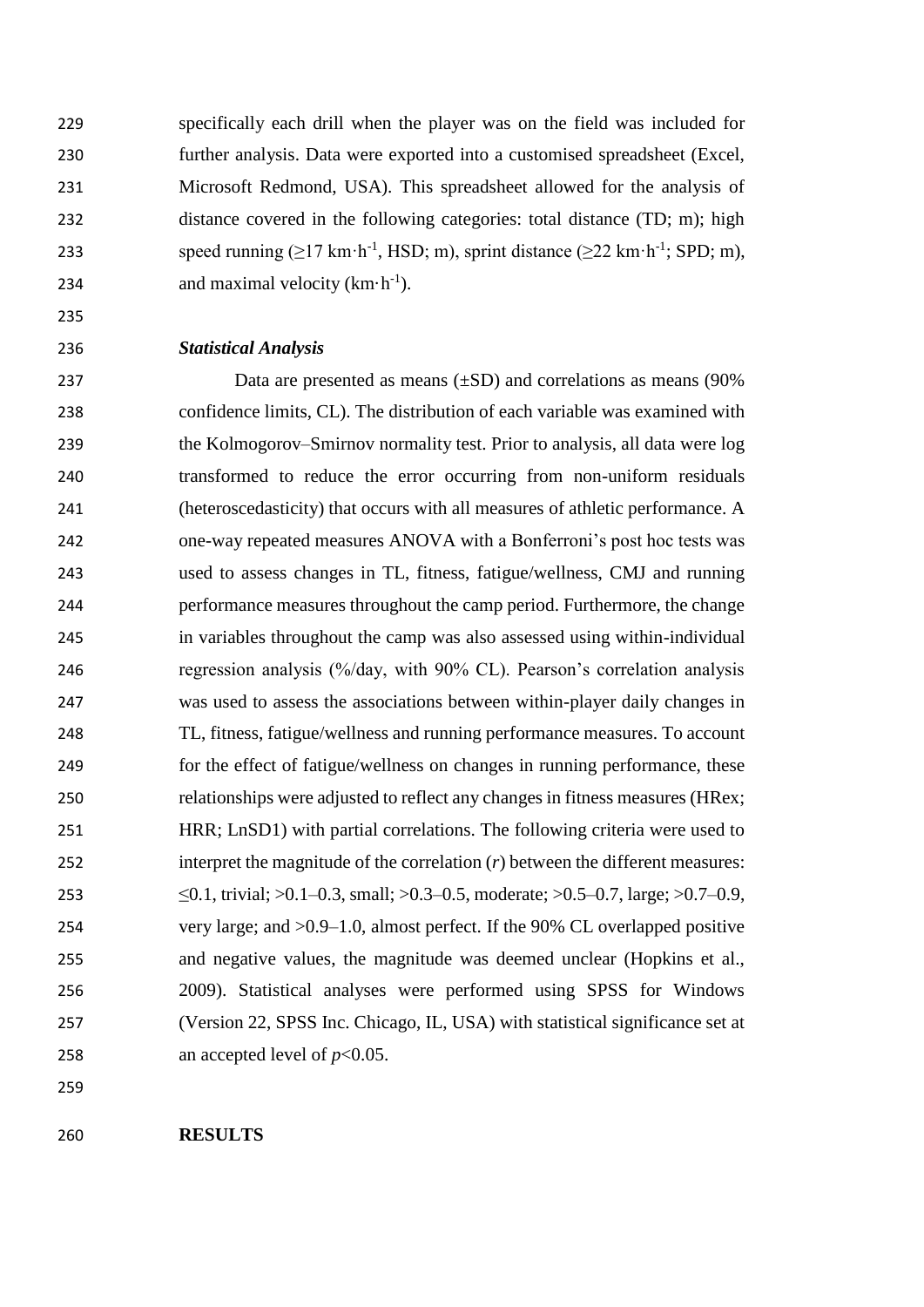| 261 | During the camp period players completed on average a TD of 54175                                         |
|-----|-----------------------------------------------------------------------------------------------------------|
| 262 | $\pm$ 4254-m with 9244 $\pm$ 2254-m of HSD and 1678 $\pm$ 554-m of SPD. Players                           |
| 263 | completed twelve training sessions across a seven-day camp period with a                                  |
| 264 | training load (AU) of 5984 $\pm$ 554 AU. Changes in training load and status                              |
| 265 | measures are shown in Figure 1 with changes in wellness and status measures                               |
| 266 | shown in Figure 2. There were significant day-to-day variations in training                               |
| 267 | load measures (Co-efficient of variation, CV: 51%; $p \le 0.001$ ). All wellness                          |
| 268 | measures (CV: 9-25%; $p \le 0.004$ for all), TD (CV: 8-11%; $p = 0.04$ ), HSD                             |
| 269 | (CV: 9-59%; $p = 0.001$ ), SPD (CV: 10-68%; $p = 0.001$ ) varied from day-to-                             |
| 270 | day. With regard to player wellness this fluctuated throughout the camp but                               |
| 271 | did not substantially change from the start to end of the camp. However,                                  |
| 272 | HRex decreased (-12.2%; 90%CI: - 5.1 to - 13.4%), HRR increased                                           |
| 273 | (+10.3%; 90%CI: 9.1 to 15.3%), CMJ decreased (-8.1%; 90%CI: - 4.2 to -                                    |
| 274 | 10.1%), and pre-training LnSD1 (+14.1%; 90%CI: 8.1 to 17.5%) increased                                    |
| 275 | during the camp period. Yo-YoIR1 performance $(+19.7\%; 90\% CI: 15.2$ -                                  |
| 276 | 23.7%), TD (+9.4%; 90%CI: 8.3-15.1%), HSD (+12.1%; 90%CI: 5.9-14.2)                                       |
| 277 | and SPD $(+5.8\%; 90\%$ CI: 3.3-7.9) within SSG, improved as the camp                                     |
| 278 | progressed (Figure 2). The $\Delta$ LnSD1, $\Delta$ sleep and $\Delta$ soreness were largely              |
| 279 | correlated ( $r = -0.63$ ; $-0.63$ ; $-0.54$ ). Similarly, the $\triangle$ HRR correlated largely         |
| 280 | with $\Delta$ sleep (r = -0.54; 90%CI: -0.52 to -0.64). $\Delta$ LnSD1, $\Delta$ sleep, $\Delta$ soreness |
| 281 | and $\Delta$ HRex were associated with training load (Figure 4). $\Delta$ HRex was                        |
| 282 | moderately correlated to $\Delta$ wellness ( $r = -0.38$ ; 90%CI: -0.22 to -0.55). Table                  |
| 283 | 1 shows the correlates of performance during the training camp, $\triangle$ HRex and                      |
| 284 | $\triangle$ HRR were correlated with $\triangle$ Yo-YoIR1 (r = 0.64; - 0.55), $\triangle$ HSD (r = 0.44;  |
| 285 | $-0.58$ ), $\triangle$ SPD (r = 0.58; -0.52) but not $\triangle$ TD during SSG. $\triangle$ LnSD1 was     |
| 286 | correlated with $\Delta$ Yo-YoIR1(r = 0.48; 90%CI: 0.33 to 0.71) and $\Delta$ TD (r =                     |
| 287 | $0.71$ ; $90\%$ CI: $0.55$ to $0.87$ ) but not with any other running performance                         |
| 288 | measures during SSG. There were large correlations between $\Delta$ wellness and                          |
| 289 | $\Delta$ Yo-YoIR1 (r = 0.71; 90%CI: 0.55 to 0.87), $\Delta$ TD (r = 0.68; 90%CI 0.45 to                   |
| 290 | 0.66) and $\triangle$ HSD (r = 0.68; 90%CI: 0.53 to 0.77) but not $\triangle$ SPD (r = 0.17;              |
| 291 | 90%CI: 0.05 to 0.22).                                                                                     |

**DISCUSSION**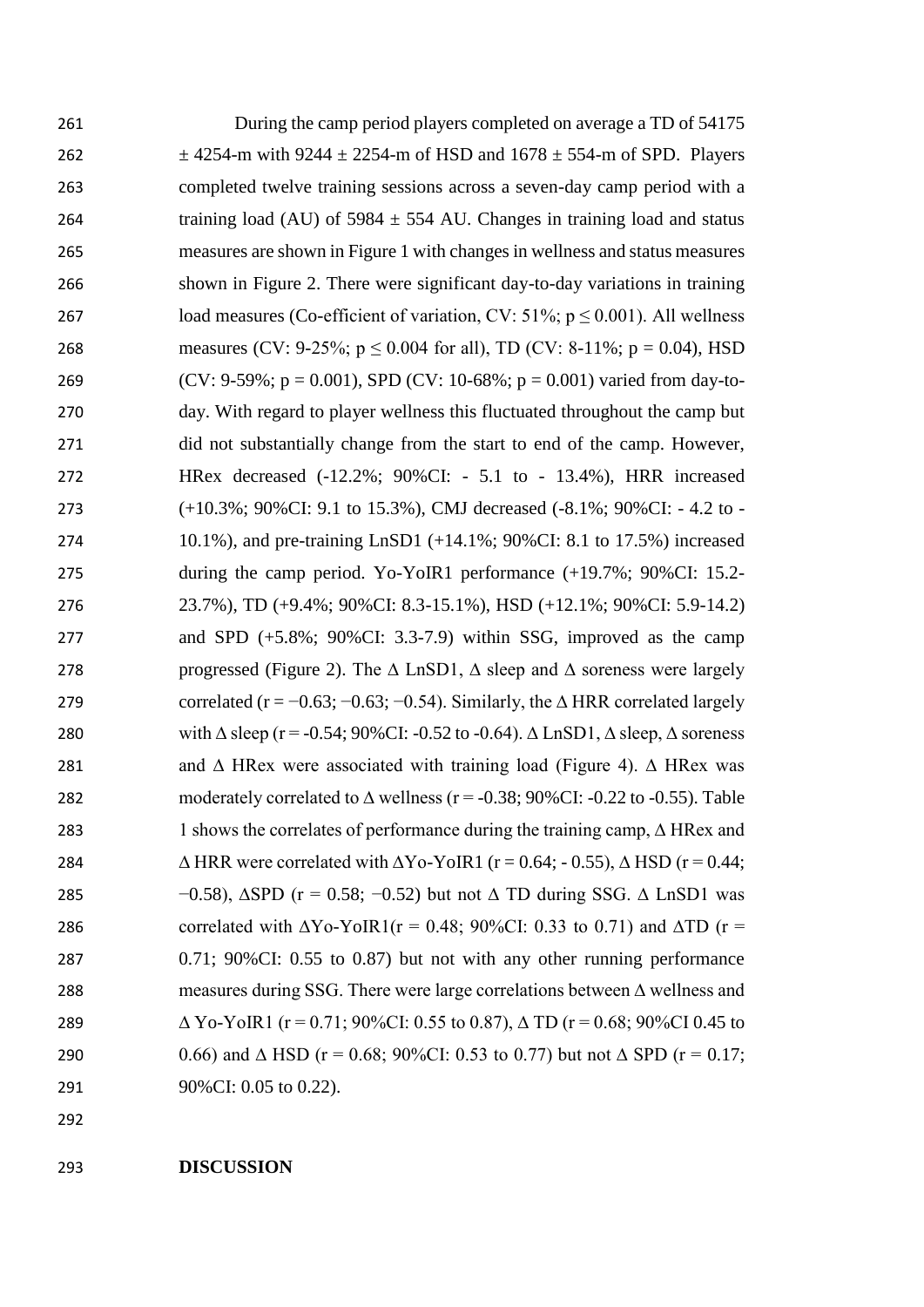The aim of the current investigation was to examine selected movement, physiological and perceptual measures to monitor fitness, fatigue and running performance during an in-season training camp in elite Gaelic football players. The main findings of the current study were (1) that running performance during SSG and Yo-YoIR1 performance increased throughout the camp period. (2) Heart rate (HRR, HRex, LnSD1), all wellness and vertical jump performance (CMJ) measures were shown to respond to subtle daily changes in training load during the period. (3) Changes in heart rate measures were correlated to changes in player wellness during the camp. (4) Changes in wellness and heart rate measures were correlated to changes in Yo-YoIR1 performance in addition to running performance during standardised SSG during the camp.

 Our results show that during the one-week training camp players 307 completed on average loads of  $5984 \pm 554$  AU across twelve training sessions (Figure 1). The current workloads are higher than previously reported within Gaelic football (2560-2740 AU) (Malone et al., 2016b). Interestingly, within the current weekly period loads were 42-45% higher on average, however, this is not surprising and agrees with research conducted during many other training camp periods in team sports (Buchheit et al., 2013; Thornton et al., 2016). Coaches should be aware that sudden increases or "spikes" in load have been linked to increased risk of injury within Gaelic football (Malone et al., 2016b; Malone et al., 2016c) and other team sport cohorts (Cross et al., 2016; Malone et al., 2016a). Therefore, coaches need to plan for these in-season camp periods ensuring that players' previous loading prior to the camp period is appropriate in order to best moderate the risk associated with the increased training demand placed on players during these training camp periods (Malone et al., 2016b; Malone et al., 2016c). Furthermore, and in contrast to previous literature where spikes in load have been linked to injury risk (Malone et al., 2016a; Cross et al., 2016; Malone et al., 2016b), in the current study, no injuries were suffered by players monitored for the whole duration of the camp, this may be related to the reduction in overall maximal velocity and lower limb power capabilities of players which may have reduced the overall intensity of training sessions.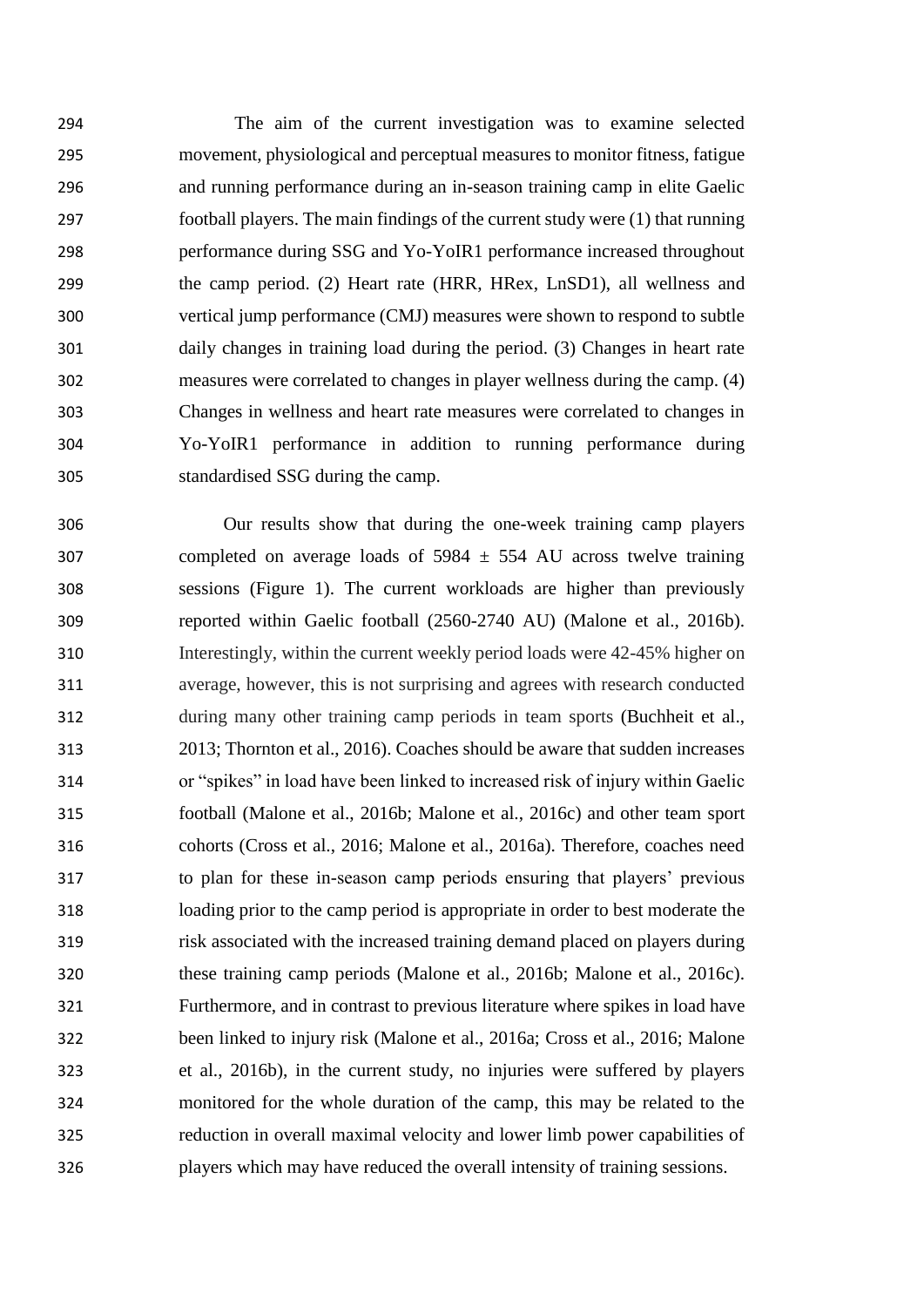During the camp, player's wellness measures did not significantly decrease from the start to the end. Moreover, when LnSD1 and HRR were considered as a cardiac autonomic marker of physiological stress throughout the period, we observed an increase across the aforementioned period (Figure 1). Previous studies have suggested that LnSD1 and HRR should decrease in the presence of fatigue and physiological stress. However, recently several studies have shown that in the presence of systematic increases in training load that a down-regulation of the sympathetic nervous system and/or changes in the balance between parasympathetic and sympathetic tone can occur. The down-regulation can result in increased pre-exercise LnSD1 and post-exercise HRR responses, this has been partly linked to an increase in parasympathetic modulation of HR during the overload period (Le Meur et al., 2016; Buchheit, 2014; Le Meur et al., 2013). Therefore, practitioners should be aware that the utilisation of a single measure of physiological training would not be recommended to monitor responses to intensified training load periods in team sports such as Gaelic football. We therefore suggest a holistic approach to monitoring responses to intensified periods of training where a number of measures are utilised by practitioners in order to modify and adjust players training load to ensure players are in a non-fatigued state prior to competition.

 During the current camp period TD, HSD and SPD improved during a standardized SSG with improved Yo-YoIR1 performance during the camp period (Figure 3). While a lack of a control group prevents definitive conclusions to be made about the acute intensified training period, these results may provide efficacy for such a camp to improve running and physical performance characteristics of elite Gaelic football players. These results have direct implications for Gaelic football coaches who are searching for the most prudent training strategies to apply during in-season training camps. The improvement in running performance during performance tests such as Yo-YoIR1 can be related to general training- induced improvements in fitness and wellness. Furthermore, the improvements in SSG running performance may be related to the increase in aerobic fitness during the training camp. However, familiarisation with the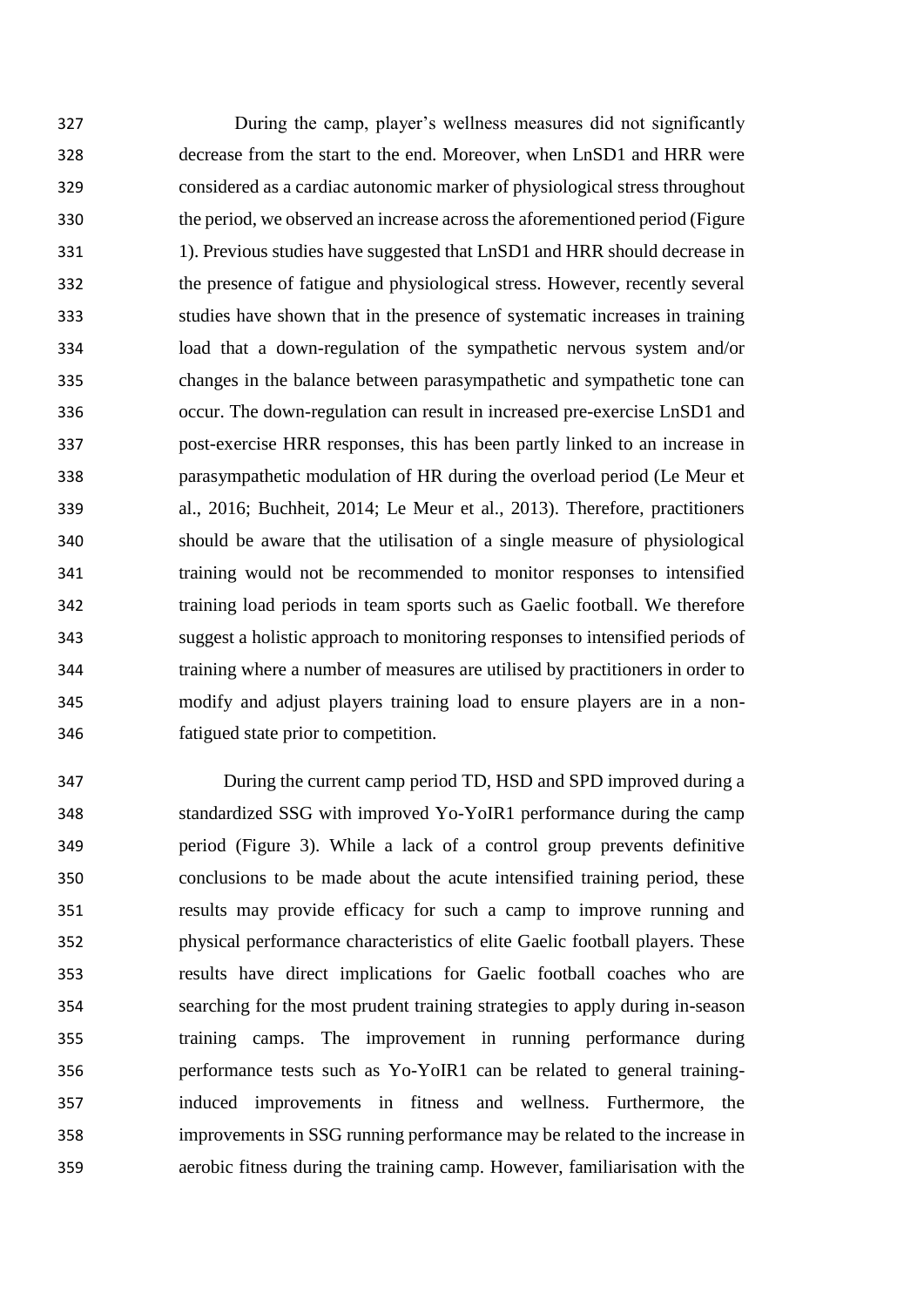drill type as the camp progressed may be considered as a potential impacting factor within the current results, however future literature needs to investigate this in greater detail to confirm the authors hypothesis (Figure 3). Moreover, moderate to very-large correlations between heart rate training load variables (HRex, HRR, LnSD1) and changes in SSG running and Yo- YoIR1 performance were observed. These findings are in agreement with previous training camp investigations (Buchheit et al., 2013). These findings add support to the utilisation of simple, non-invasive and non-fatiguing measures for monitoring training responses in elite team sport athletes. Interestingly, the current study found a linear increase in standardised SSG running performance across the duration of the training camp. Although the magnitude of increase for these running based variables was lower than that observed in Yo-YoIR1 performance. Additionally, the correlations between changes in running and HR measures was lower than that of Yo-YoIR1. We suggest that standardised SSG may provide an insight into potential acute changes in physical performance of team sport players. We suggest that future studies in Gaelic football assess the application of standardised SSG as a potential running performance test during training periods. However, we acknowledge that a stringent prediction of changes to physical performance characteristics during standardised SSG from physiological and running measures is more difficult than in standardised testing protocols such as the Yo-YoIR1.

 Significant daily variations in training load (sRPE) across the camp period were observed and these measures were shown to systematically impact player's physiological response, psychological wellness and running performance for the following day. The current findings have significant implications for Gaelic football coaches highlighting the importance of systematic monitoring of players. Additionally, both negative and positive correlations between these daily fluctuations in training load variables and changes in load measures were found. The negative association between changes in training load and wellness measures was expected. Interestingly, we observed that increases in training load were positively related to changes in HRR and LnSD1 (i.e. increases in acute load resulted in increased HR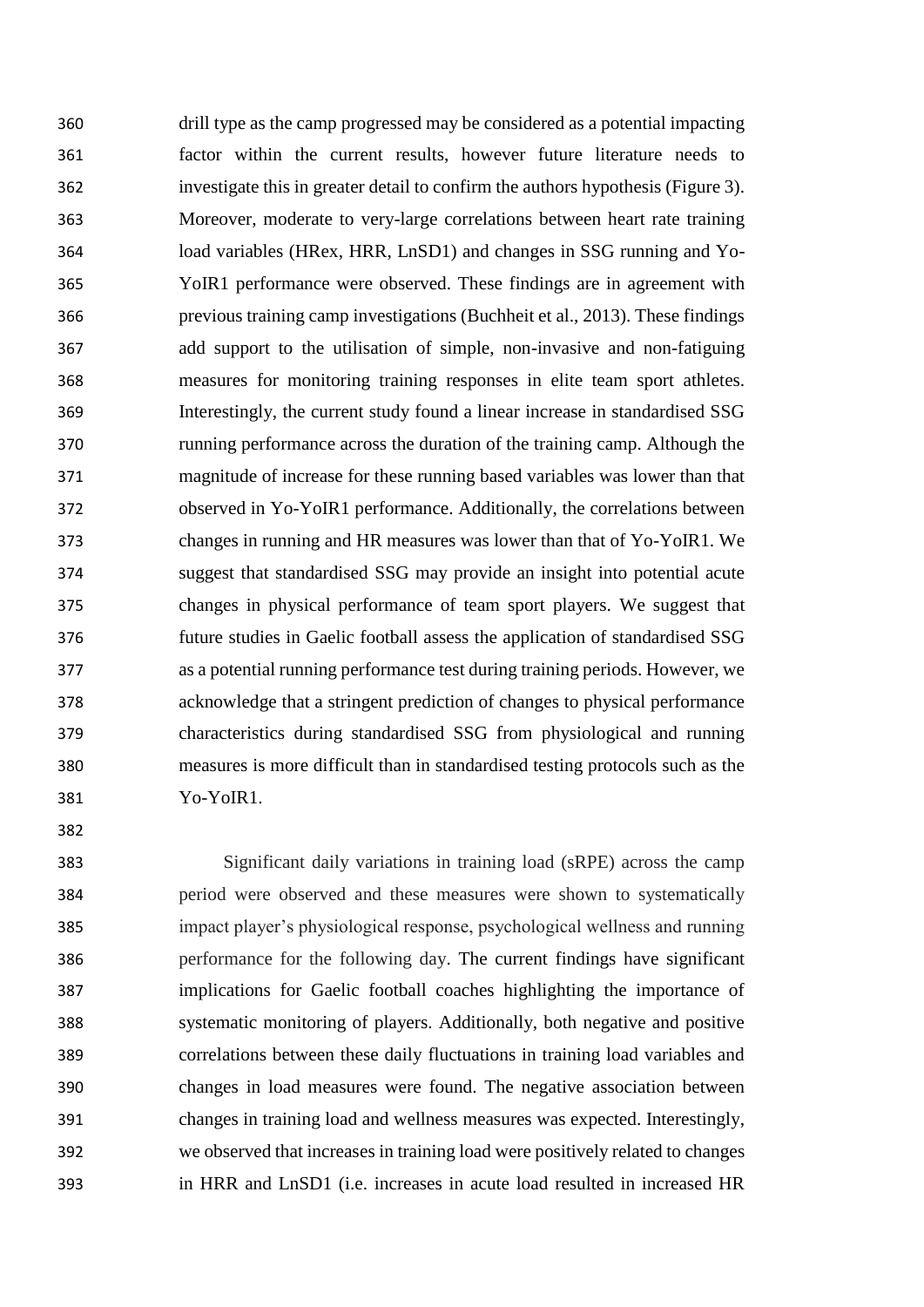responses). These results may be related to acute training load fatigue which may have resulted in a modulation of HR responses and reduced player's sympathetic activity (Le Meur et al., 2013; Le Meur et al., 2016).

 The findings within the current investigation provide evidence supporting the sensitivity of simplistic monitoring measures to detect acute fluctuations in training load. Moreover, the findings show that the collection of training load data within Gaelic football players even when considered across an acute period (7 days) can provide meaningful indirect information about player's responses and status to fluctuations in training load the following day. Interestingly we found significant reductions in self-reported sleep quality of players throughout the camp period (Figure 2). The finding agrees with previous investigations in rugby league (Thornton et al., 2016) and Australian Rules cohorts (Buchheit et al., 2013; Pitchford et al., 2016), that reported reductions in sleep efficiency and the onset of sleep during training camp periods when contrast to home based training periods. The addition of our findings to this previously published research demonstrates that sleep quality is jeopardized during training camps (Pitchford et al., 2016). We suggest that Gaelic football coaches' prioritise periods of planned sleep such as naps for players during these camp periods to reduce the effects of acute fatigue. Previous studies (Thornton et al., 2016) reported that when athletes adhered to napping recommendations during a training camp, there were benefits in recovery and subsequent night time sleep quality. Optimal quality and quantity of sleep would seem beneficial given its established role in facilitating athletic recovery and performance (Pitchford et al., 2016; Thornton et al., 2016). Indeed, improving sleep quality within basketball players improved sprint time, free throw accuracy, reaction time and ratings of physical and wellness (Mah et al., 2011). Theoretically, maximising sleep time and quality during a period of high training stress may accentuate training recovery and adaptations (Pitchford et al., 2016; Thornton et al., 2016).

 The findings of the current paper need to be considered with several limitations. Firstly, since training sessions with different contents were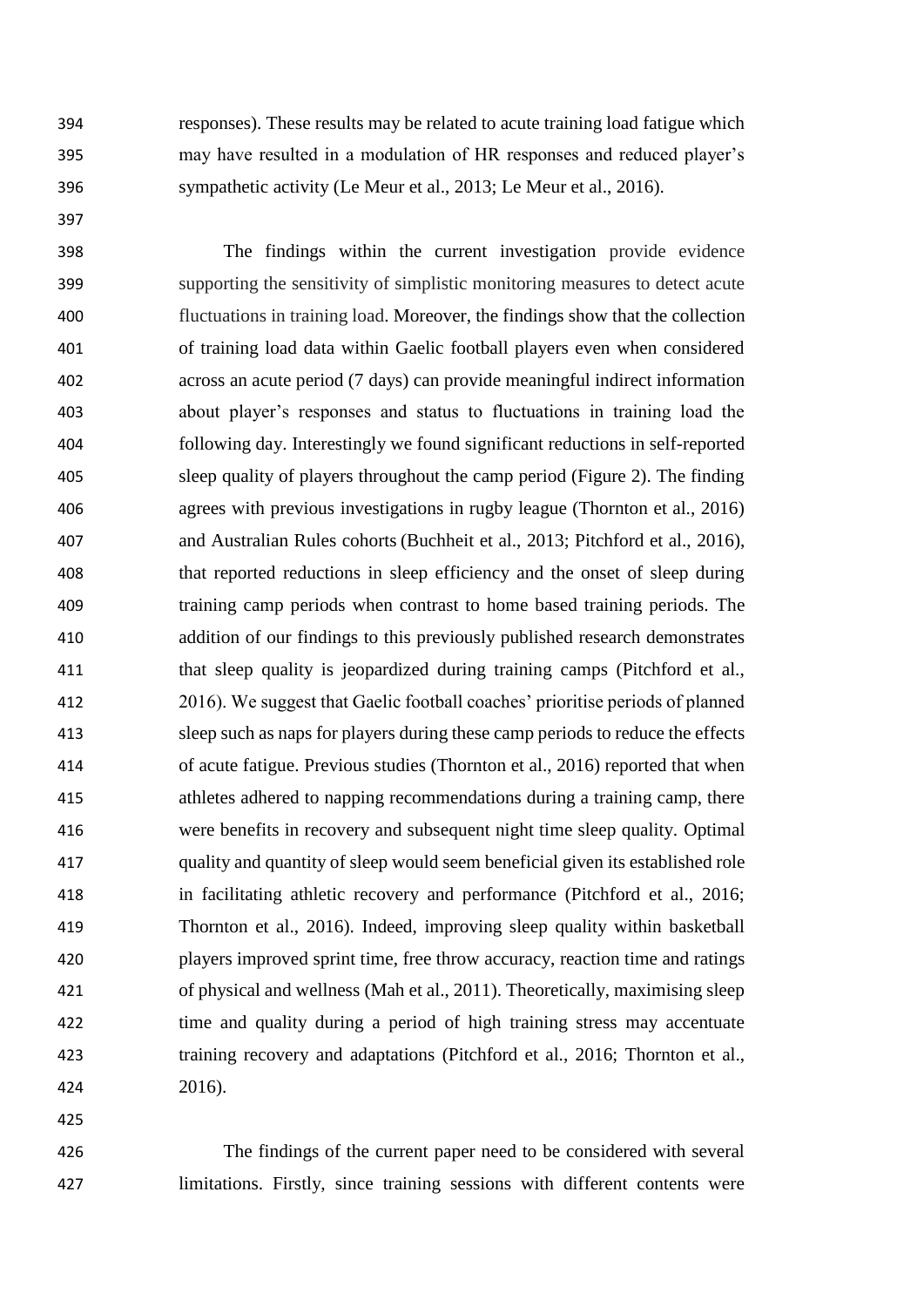carried out during the training camp, it is difficult to determine whether the whole training camp or only some of the training sessions were responsible for the induced changes in the measured variables. Furthermore, the investigation failed to provide a control group to compare a similar period of intensified training to in order to determine if the findings are consistent across similar cohorts and time frames. Future research should examine in detail the changes in both training load characteristics and wellness profiles of Gaelic footballers from home to camp periods. This will allow coaches to best prepare players for the increased training loads experienced during camp periods. Additionally, although no injuries were suffered by players during the current camp, future research should aim to provide an analysis of a post camp periods and account for any injuries or illnesses suffered by players following the training camp. This will facilitate optimal planning post the intensified period of training. Finally, with the observed reduction in sleep quality throughout the 7-day camp period it is important for research to examine the individual sleep responses to training load during a season but also within acute intensified periods of training.

### **CONCLUSION**

 The current camp resulted in a 42-45% increase in training load. Daily variations in training load measures across the camp period were shown to have a fluctuating impact player's physiological, performance and wellness measures from day-to-day. During the current camp period running performance measures were shown to improve during a standardized SSG with improved Yo-YoIR1 performance during the camp period. When considering the association between changes in running performance and changes in training load variables moderate to very-large correlations between heart rate variables, wellness and changes in sport specific running and YoYoIR1 performance were shown. Overall the study highlights the need to systematically monitor players while adding further credence to the application of simple, non-invasive and non-fatiguing measures for monitoring training responses in elite team sport athletes.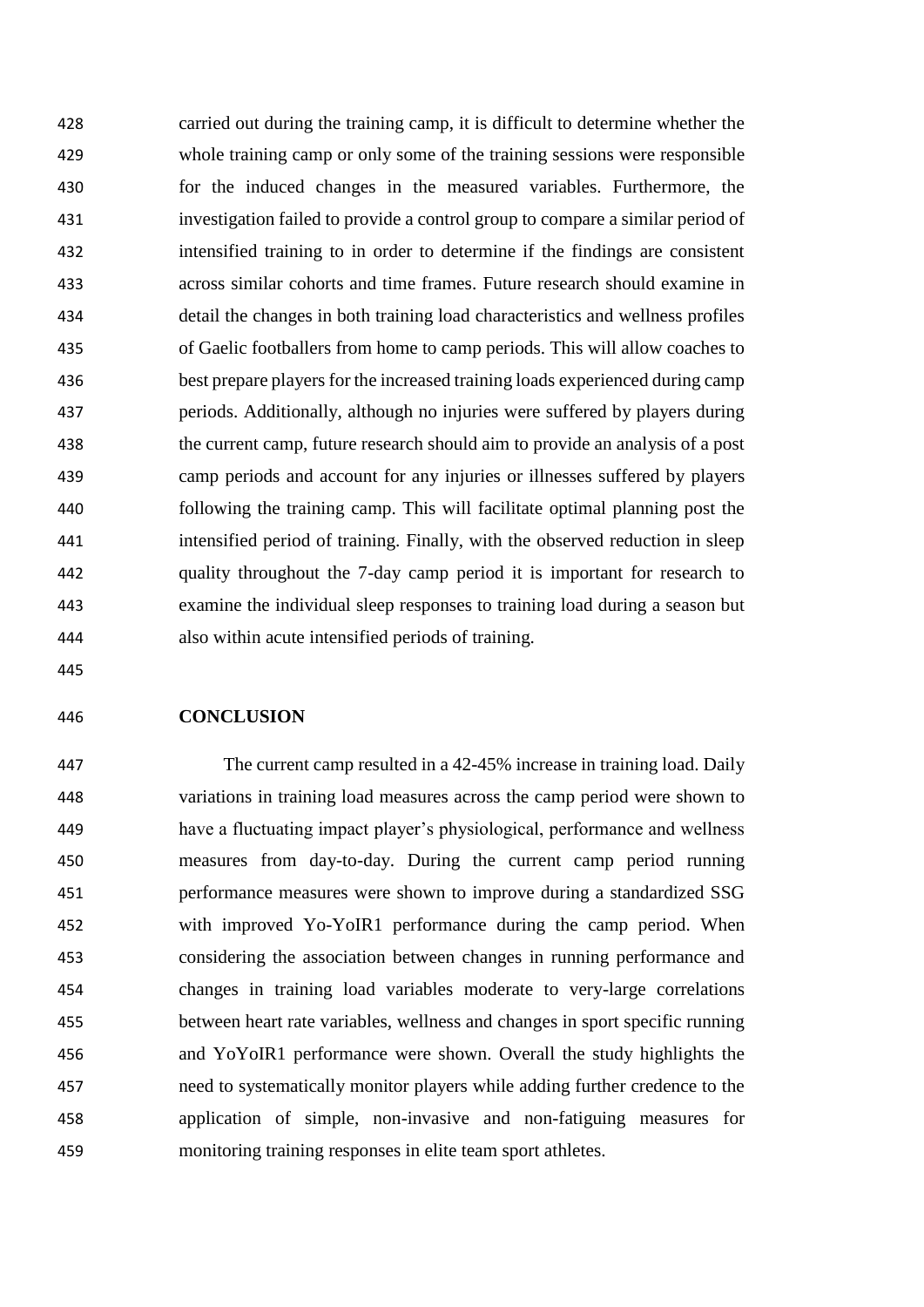# **PRACTICAL APPLICATIONS**

 • During the training camp periods heart rate (HRR, HRex, LnSD1), all wellness and vertical jump performance (CMJ) measures may be used by practitioners during training camps to identify positive and negative responses during training camp periods.

- Changes in heart rate measures were correlated to changes in player wellness, while both measures were related to changes in running performance and aerobic fitness. It may be suggested that one of these monitoring variables be used during a training camp period given the high levels of correlation.
- 

- Monitoring high speed and sprint running distance on a day-by-day basis (e.g. GPS measures) is valuable to confirm the potential transfers from sport- specific training (SSG) to physical running performance (Yo-YoIR1) within camp settings.
- 

# **AKNOWLEDGEMENTS**

 We wish to thank the management, coaching staff and players for their assistance and willingness to participate in the current investigation. There was no funding provided for this project, and there are no conflicts of interest.

**DISCLOSURE STATEMENT**

- No potential conflict of interest was reported by the authors.
- **FUNDING**
- No grant support was provided for this study.
- 
- 
- 
- 
-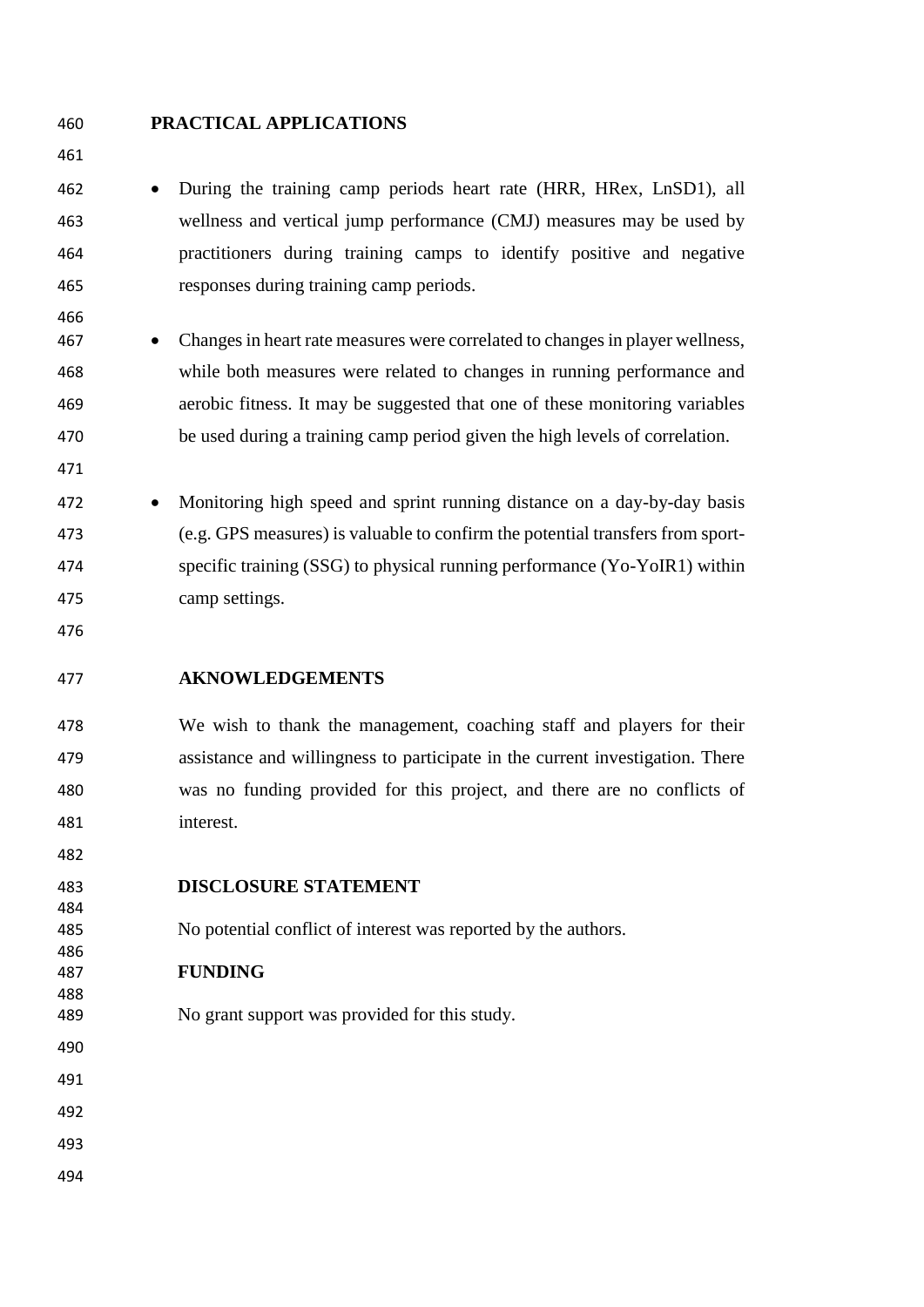# **REFERENCES**

- Bangsbo J, Iaia FM, Krustrup P. The Yo-Yo intermittent recovery test: a useful tool for evaluation of physical performance in intermittent sports. *Sports Med* 2008; 38(1):37–51.
- Buchheit M. Monitoring training status with HR measures: do all roads lead to Rome? *Front Physiol*. 2014;5:73

 Buchheit M, Mendez-Villanueva A, Quod MJ, Poulos N, Bourdon P. Determinants of the variability of heart rate measures during a competitive period in young soccer players. *Eur J Appl Physiol* 2010; 109:869–878.

- Buchheit M, Racinais S, Bilsborough J, Bourdon PC, Voss SC, Hocking J, Cordy J, Mendez-Villanueva A, Coutts AJ. Monitoring fitness, fatigue and running performance during a pre-season training camp in elite football players. *J Sci Med Sport.*  2013;16(6):550-555.
- Buchheit M, Simpson MB, Al Haddad H, Bourdon PC, Mendez-Villanueva A. Monitoring changes in physical performance with heart rate measures in young soccer players. *Eur J Appl Physiol* 2012; 112(2):711–723.
- Cross MJ, Williams S, Trewartha G, Kemp SP, Stokes KA. The influence of in-season training loads on injury risk in professional rugby union. *Int J Sports Physiol Perform,*2016; 11(3):350-355, doi: 10.1123/ijspp.2015-0187
- Franchini M, Ferraresi I, Petruolo A, Azzalin A, Ghielmetti G, Schena F, Impellizzeri FM. Is a retrospective RPE appropriate in soccer? Response shift and recall bias. *Sci Med football*  2016; Aug. doi: 10.1080/02640414.2016.1231411
- Gabbett TJ, Jenkins DG. Relationship between training load and injury in professional rugby league players. J Sci Med Sport. 2011;14(3):204-209.
- Gallo, TF, Cormack SJ, Gabbett TJ, Lorenzen CH. Pre-training perceived wellness impacts training output in Australian football players. *J Sports Sci* 2016; 34(15): 1445-1451.
- Hopkins WG, Marshall SW, Batterham AM, Hanin J. Progressive statistics for studies in sports medicine and exercise science. *Med Sci Sports Exerc* 2009; 41(1):3–13.
- Huikuri HV, Seppanen T, Koistinen MJ, Airaksinen J, Ikaheimo MJ, Castellano A, Myerburg RJ. Abnormalities in beat-to-beat dynamics of heart rate before the spontaneous onset of life-threatening ventricular tachyarrhythmias in patients with prior myocardial infarction. *Circulation* 1996; 93(10):1836–1844.
- Le Meur Y, Pichon A, Schaal K, Louis J, Gueneron J, Vidal PP, Hausswirth C. Evidence of parasympathetic hyperactivity in functionally overreached athletes. *Med Sci Sports Exerc*. 2013;45:2061-71.
- Le Meur Y, Buchheit M, Aubrey A, Coutts AJ, Hausswirth C. Assessing overreaching with HRR: What is the minimal exercise intensity required? *Int J Sports Physiol Perform.* 2016; In Press.
-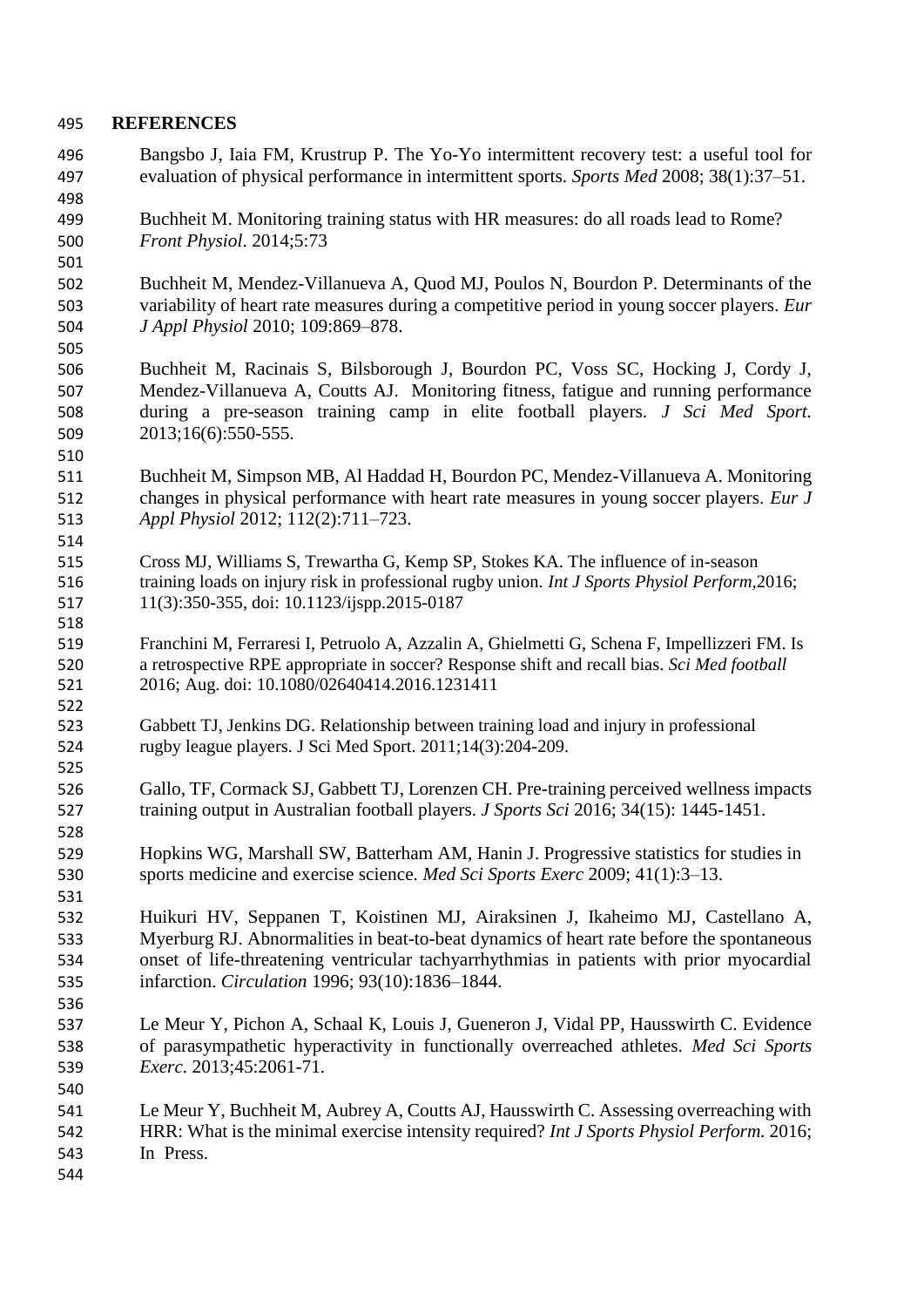- Mah CD, Mah KE, Kezirian EJ, Dement WC. The effects of sleep extension on the athletic performance of collegiate basketball players. Sleep 2011;34(7):943-950.
- Main LC, Grove JR. A multi-component assessment model for monitoring training distress among athletes. *Euro J Sport Sci*. 2009; 9(4), 195–202. doi:10.1080/1746139090 2818260

- Malone S, Collins K. Relationship between individualised training impulse and aerobic fitness measures in hurling players across a training period. *J Strength Cond Res*, 2016. doi: [10.1519/JSC.0000000000001386.](https://dx.doi.org/10.1519/JSC.0000000000001386) Epub ahead of print
- Malone S, Owen A, Newton M, Mendes B, Collins KD, Gabbett TJ. The acute:chronic workload ratio in relation to injury risk in professional soccer. *J Sci Med Sports* 2016a; pii:s1440-2440(16)30230-30234. doi:10.1016/j.jsams.2016.10.014. In Press.
- Malone S, Solan B, Collins K, Doran D.A. The positional match running performance of elite Gaelic football. *J Strength Cond Res.* 2016a; 30(8): 2292-2298. doi: 10.1519/JSC.0000000000001309.
- Malone S, Solan B, Collins D. The influence of pitch size on running performance during Gaelic football small sided games. *Int J Perform Anal Sport* 2016b; 16 (1): 111-121.
- Malone S, Solan B, Collins K. The running performance profile of elite Gaelic football match-play. *J Strength Cond Res*. 2016b: E-pub ahead of print. doi:10.1519/JSC.0000000000001477
- Malone S, Roe M, Doran DA, Gabbett TJ, Collins KD. Aerobic Fitness and Playing Experience Protect Against Spikes in Workload: The Role of the Acute:Chronic Workload Ratio on Injury Risk in Elite Gaelic Football. *Int J Sports Physiol Perform.* 2016b; In Press
- Malone S, Roe M, Doran DA, Gabbett TJ, Collins K. High chronic training loads and exposures to bouts of maximal velocity running reduce injury risk in elite Gaelic football. *J Sci Med Sport* 2016c; pii: S1440-2440(16)30148-30157. doi: 10.1016/j.jsams.2016.08.005
- Mourot L, Bouhaddi M, Tordi N, Rouillon JD, Regnard J. Short- and long-term effects of a single bout of exercise on heart rate variability: comparison between constant and interval training exercises. *Eur J Appl Physiol* 2004; 92(4–5):508–517.
- Pitchford N, Robertson S, Sargent C, Cordy F, Bishop DJ, Bartlett JD. A change in training environment alters sleep quality but not quantity in elite Australian Rules Football players. *Int J Sports Physiol Perform.* 2016; In Press.
- Ritchie D, Hopkins WG, Buchheit M, Cordy J, Bartlett JD. Quantification of training and competition load across a season in an elite Australian football club. *Int J Sports Physiol Perform* 2016; 11(4): 474-479.
- Rogalski B, Dawson B, Heasman J, Gabbett TJ. Training and game loads and injury risk in elite Australian footballers. *J Sci Med Sport*. 2013;16(6):499-503.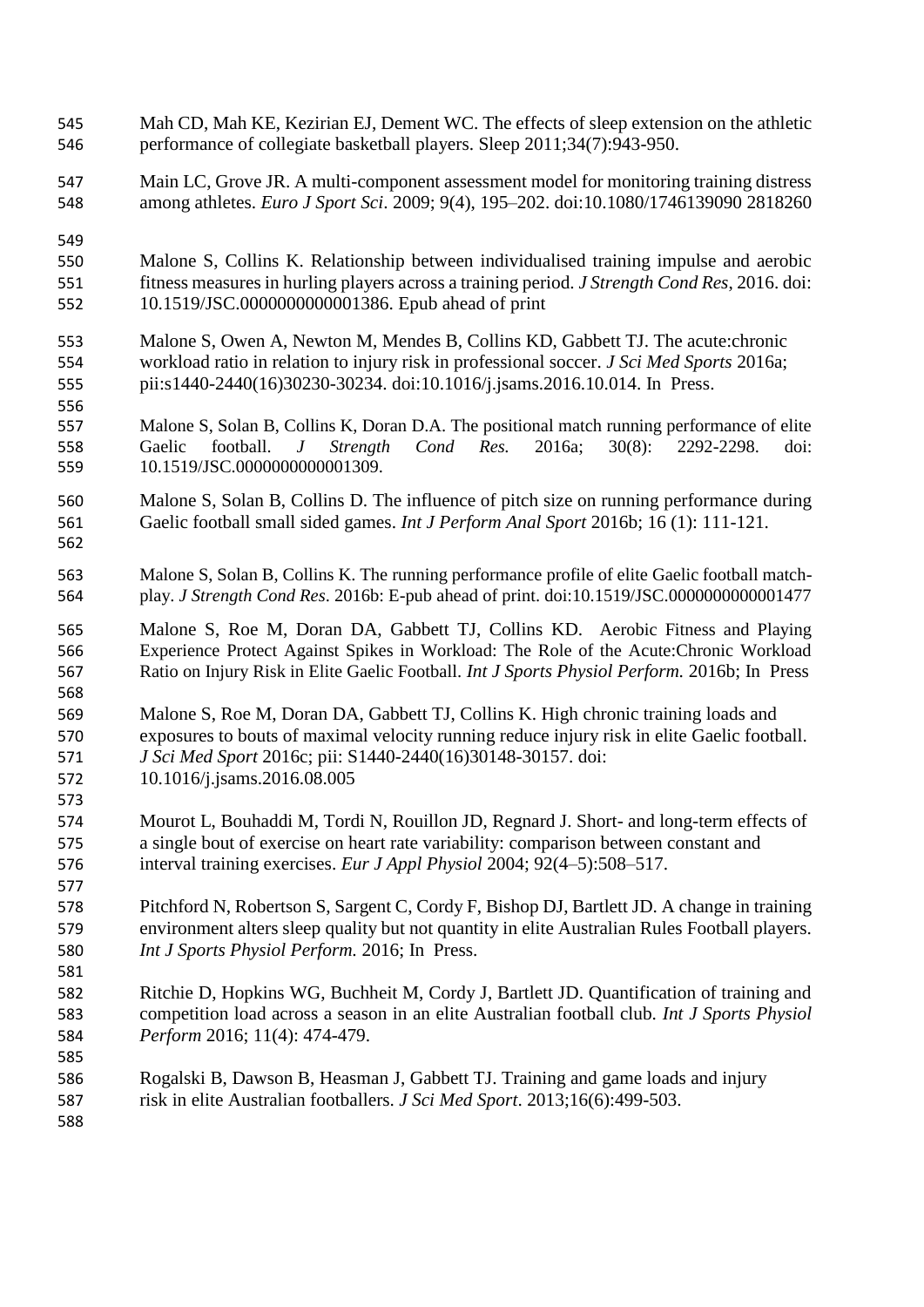| 589 | Thornton HR, Duthie GM, Pitchford NW, Delaney JA, Benton DT, Dascombe BJ. Effects            |
|-----|----------------------------------------------------------------------------------------------|
| 590 | of a two-week high intensity training camp on sleep activity of professional rugby league    |
| 591 | athletes. Int J Sports Physiol Perform. 2016; In Press                                       |
| 592 |                                                                                              |
| 593 | Thorpe RT, Strudwick AJ, Buchheit M, Atkinson G, Drust B, Gregson W. Monitoring              |
| 594 | fatigue during the in-season competitive phase in elite soccer players. Int J Sports Physiol |
| 595 | Perform. 2015; 10, 958-964. doi:10.1123/ijspp.2015-0004                                      |
| 596 |                                                                                              |
| 597 | Tran J, Rice AJ, Main LC, Gastin PB. Convergent validity of a novel method for               |
| 598 | quantifying rowing training loads <i>J Sports Sci</i> 2015; 3:<br>268-276.<br>doi:           |
| 599 | 10.1080/02640414.2014.942686                                                                 |
| 600 |                                                                                              |
| 601 |                                                                                              |
| 602 |                                                                                              |
| 603 |                                                                                              |
| 604 |                                                                                              |
|     |                                                                                              |
| 605 |                                                                                              |
| 606 |                                                                                              |
| 607 |                                                                                              |
| 608 |                                                                                              |
| 609 |                                                                                              |
| 610 |                                                                                              |
| 611 |                                                                                              |
| 612 |                                                                                              |
| 613 |                                                                                              |
| 614 |                                                                                              |
| 615 |                                                                                              |
| 616 |                                                                                              |
| 617 |                                                                                              |
| 618 |                                                                                              |
| 619 |                                                                                              |
| 620 |                                                                                              |
| 621 |                                                                                              |
| 622 |                                                                                              |
| 623 |                                                                                              |
| 624 |                                                                                              |
| 625 |                                                                                              |
| 626 |                                                                                              |
| 627 |                                                                                              |
| 628 |                                                                                              |
| 629 |                                                                                              |
| 630 |                                                                                              |
| 631 |                                                                                              |
| 632 |                                                                                              |
| 633 |                                                                                              |
| 634 |                                                                                              |
| 635 |                                                                                              |
| 636 |                                                                                              |
| 637 |                                                                                              |
| 638 |                                                                                              |
|     |                                                                                              |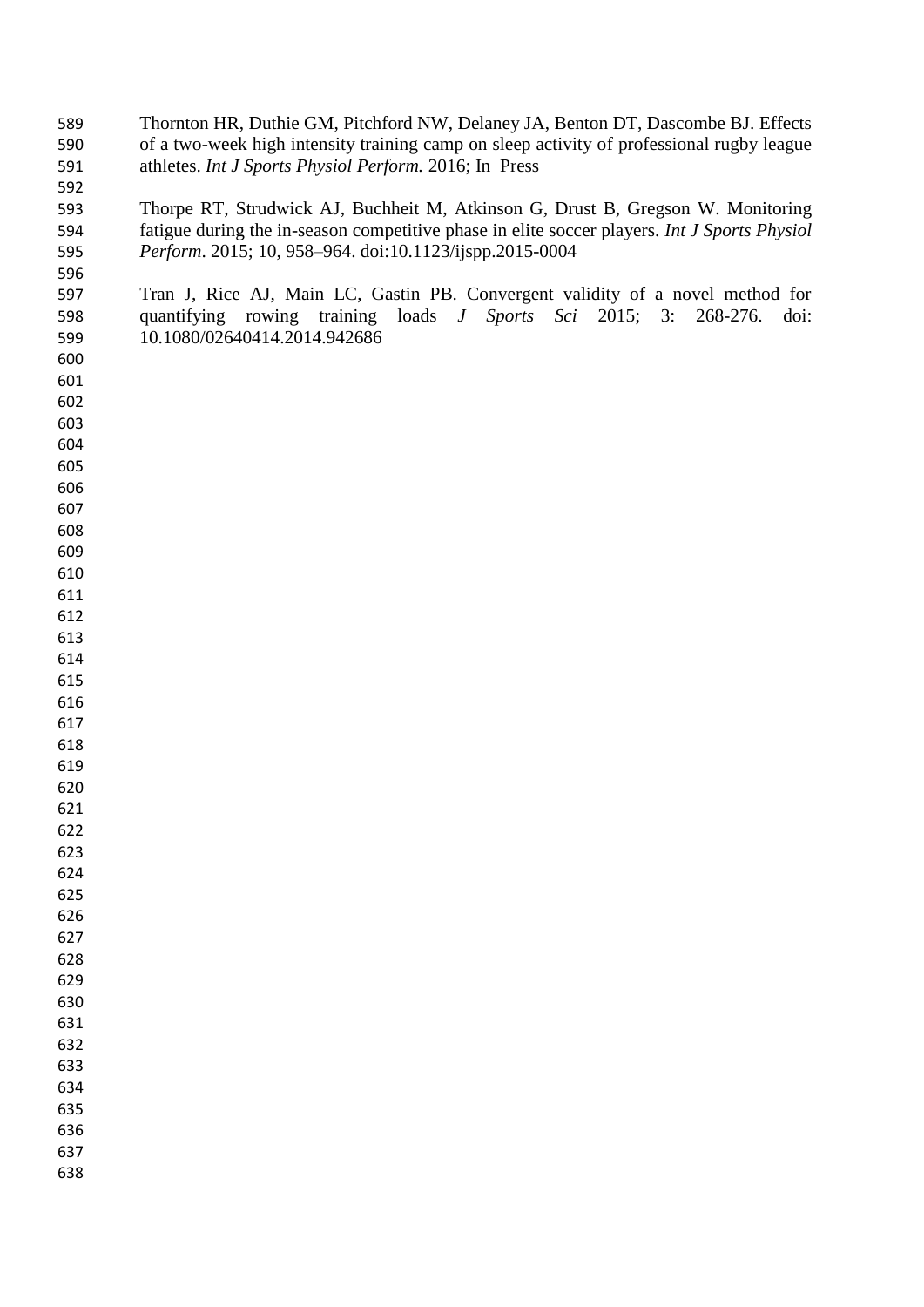# **FIGURE CAPTIONS**

 **Figure 1 -** Daily changes in (A) total distance (m) - double bars indicate completion of two sessions on the given day, (B) training load (sRPE; AU) - double bars indicate completion of two sessions on the given day, (C) sub-maximal exercise heart rate (HRex) and Heart rate recovery (HRR), (D) natural logarithm of standard deviation of instantaneous beat-to-beat R– R interval variability, measured from Poincaré plots prior to the completion of training (LnSD1). All data presented as mean ± SD.

- **Figure 2 -** Daily changes in (A) wellness (AU), (B) sleep quality (AU) (C) counter-649 movement jump (cm) (D) maximal velocity  $(km \cdot h^{-1})$  (E) fatigue (F) stress. All data presented as mean ± SD.
- 

 **Figure 3** - Running performance changes during and after the camp as measured by total distance during the Yo-Yo Intermittent Recovery Level 1 (Yo-YoIR1) and total (TD) and

high-speed (HSD) and sprint (SPD) distance during standardized small sided games (SSG).

 **Figure 4 -** Correlation coefficients (90% confidence intervals, CI) between daily (i.e. session- to-session) changes in training load (∆TL) and daily (i.e. session-to-session) changes in sub- maximal exercise heart rate (∆HRex), heart rate recovery (∆HRR), natural logarithm of standard deviation of instantaneous beat-to-beat R–R interval variability, measured from Poincaré plots prior to training (∆LnSD1), perceived fatigue (∆Fatigue), sleep quality (∆Sleep), muscle soreness (∆Soreness), stress (∆Stress), energy (∆ energy) during the training camp.

- **TABLE CAPTIONS**
- 

 **Table 1 -** The correlation coefficients (90% CI) between daily individual changes in sub- maximal exercise heart rate (∆HRex), heart rate recovery (∆HRR), natural logarithm of standard deviation of instantaneous beat-to-beat R–R interval variability, measured from Poincaré plots prior to training (∆LnSD1), overall wellness (∆Wellness) and running performance changes during and after the camp as measured by total distance during the Yo-Yo Intermittent Recovery Level 1 (Yo-YoIR1) performed outdoor and total distance, high-speed distance (HSD) and sprint (SPD) distance during standardized SSG performed outdoor.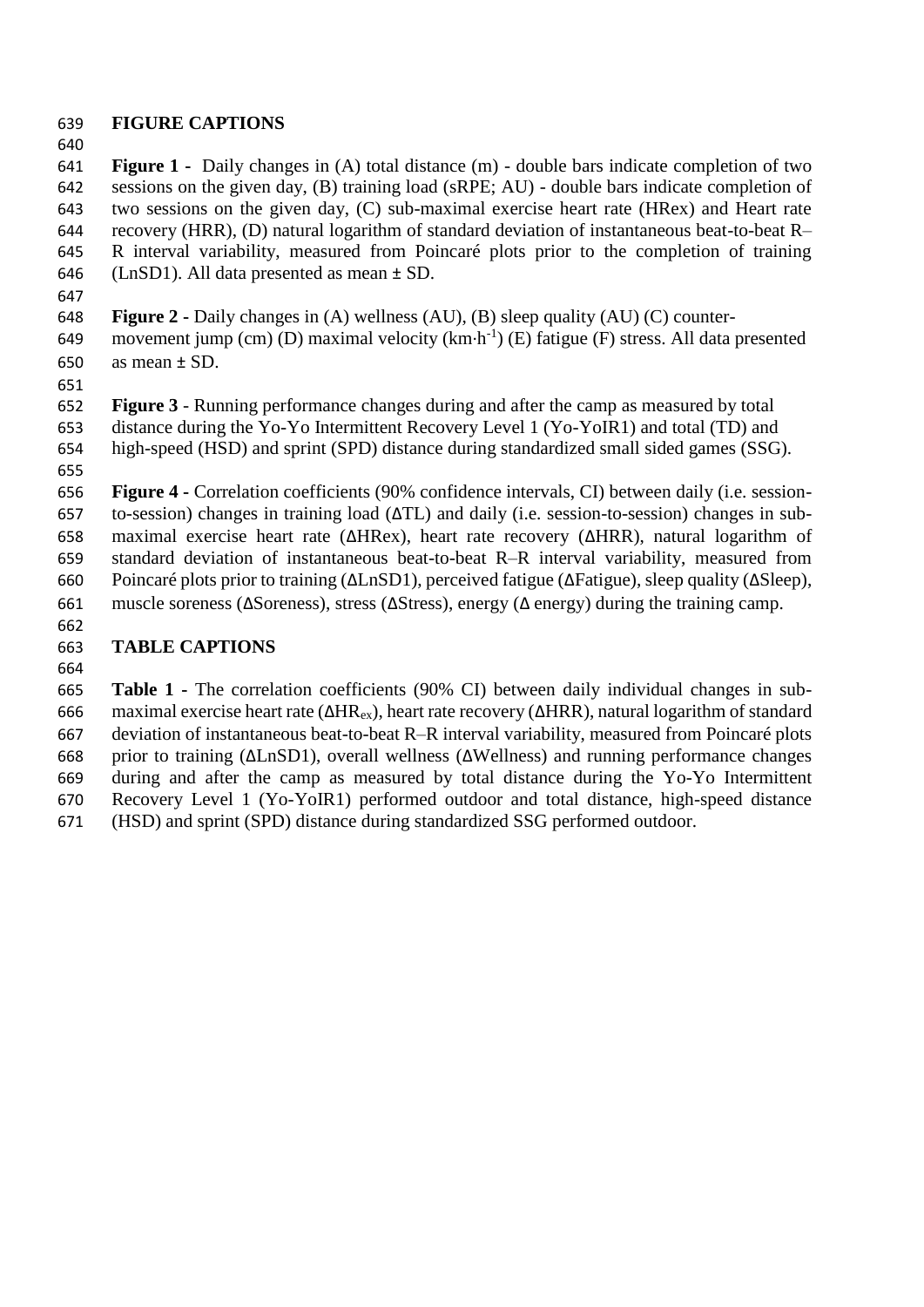

673<br>674 \*Significant difference vs. day one with *P* < 0.05. \*\*Significant difference vs. day one with *P* < 0.01

**Figure 1**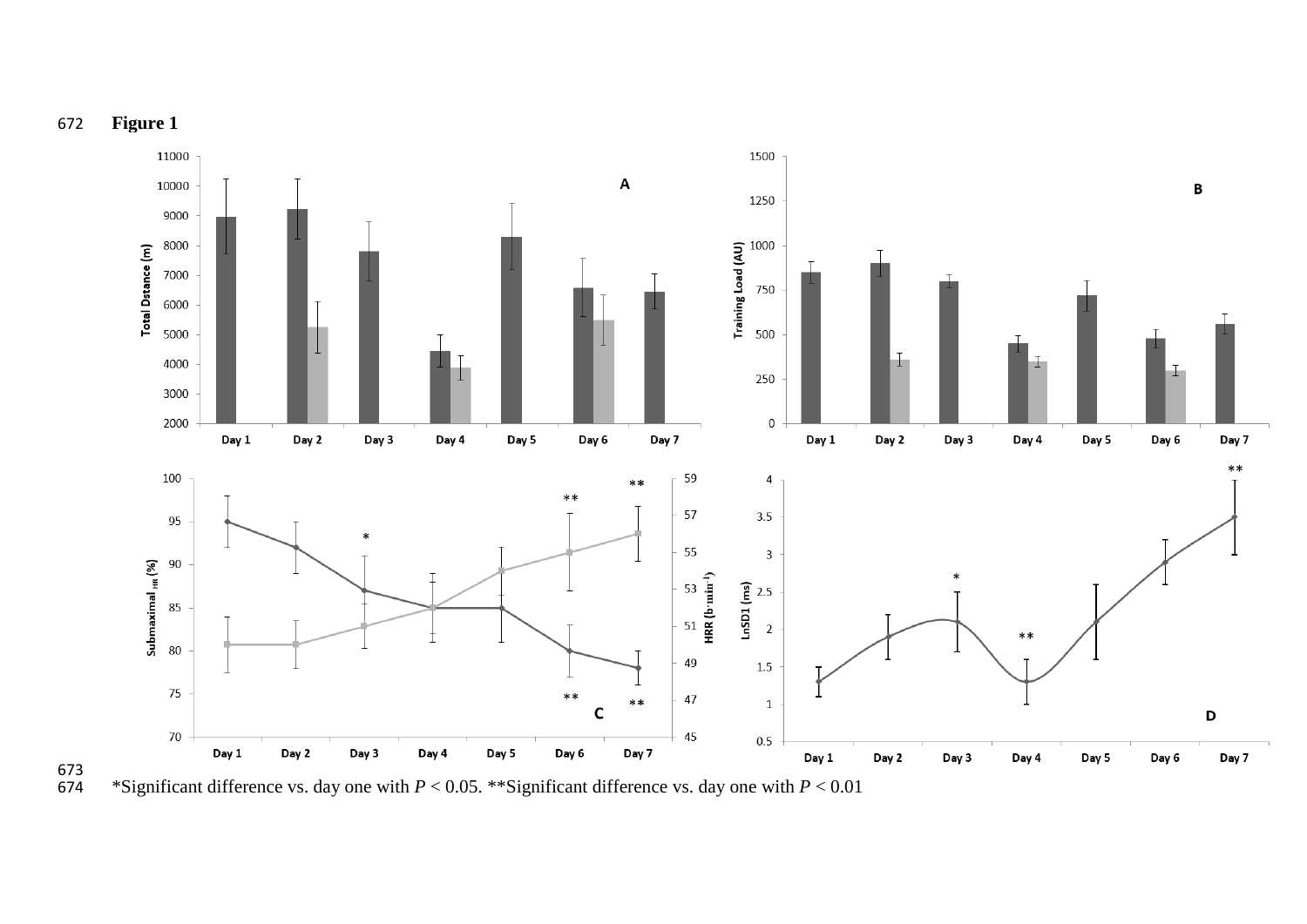675 **Figure 2**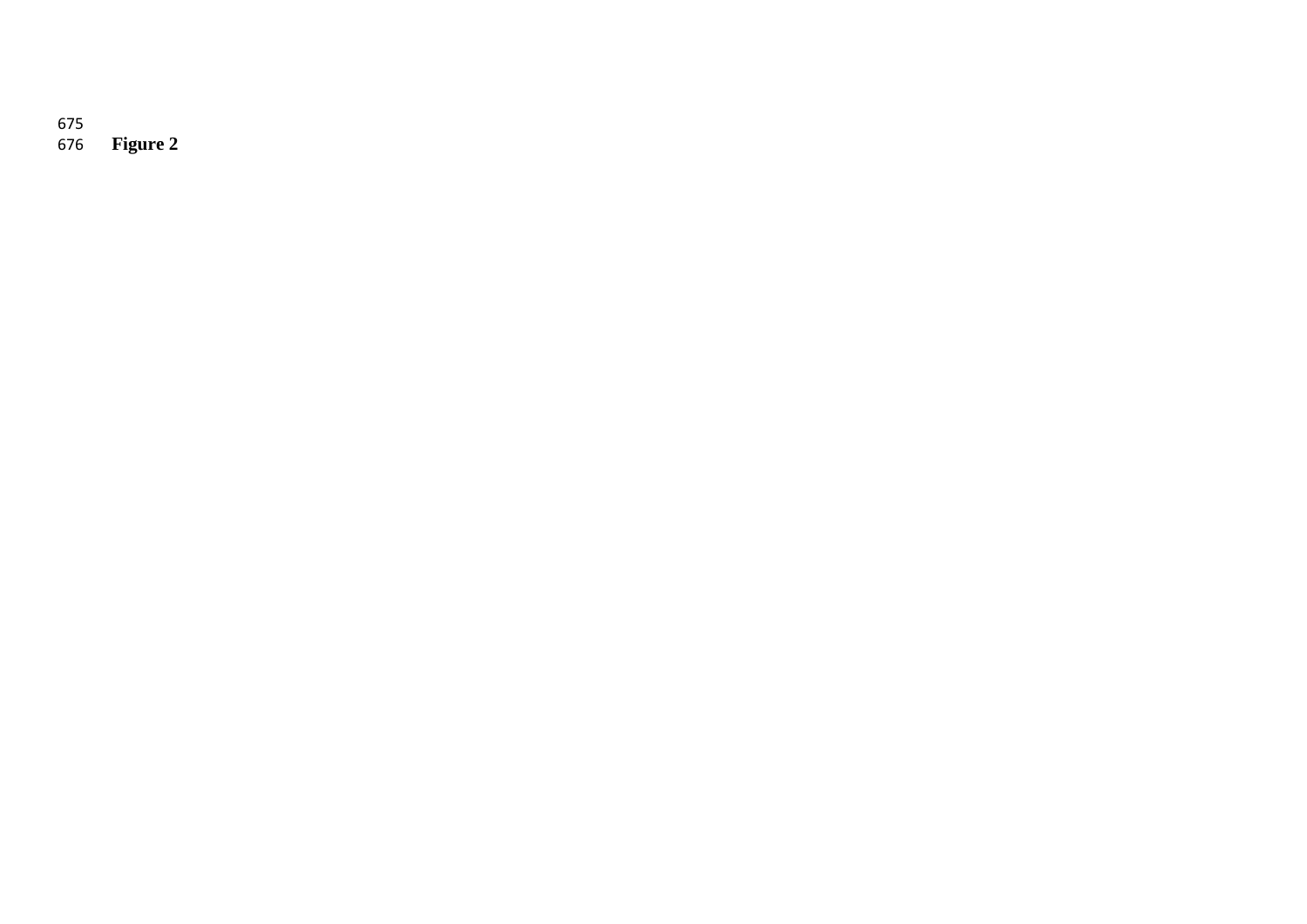

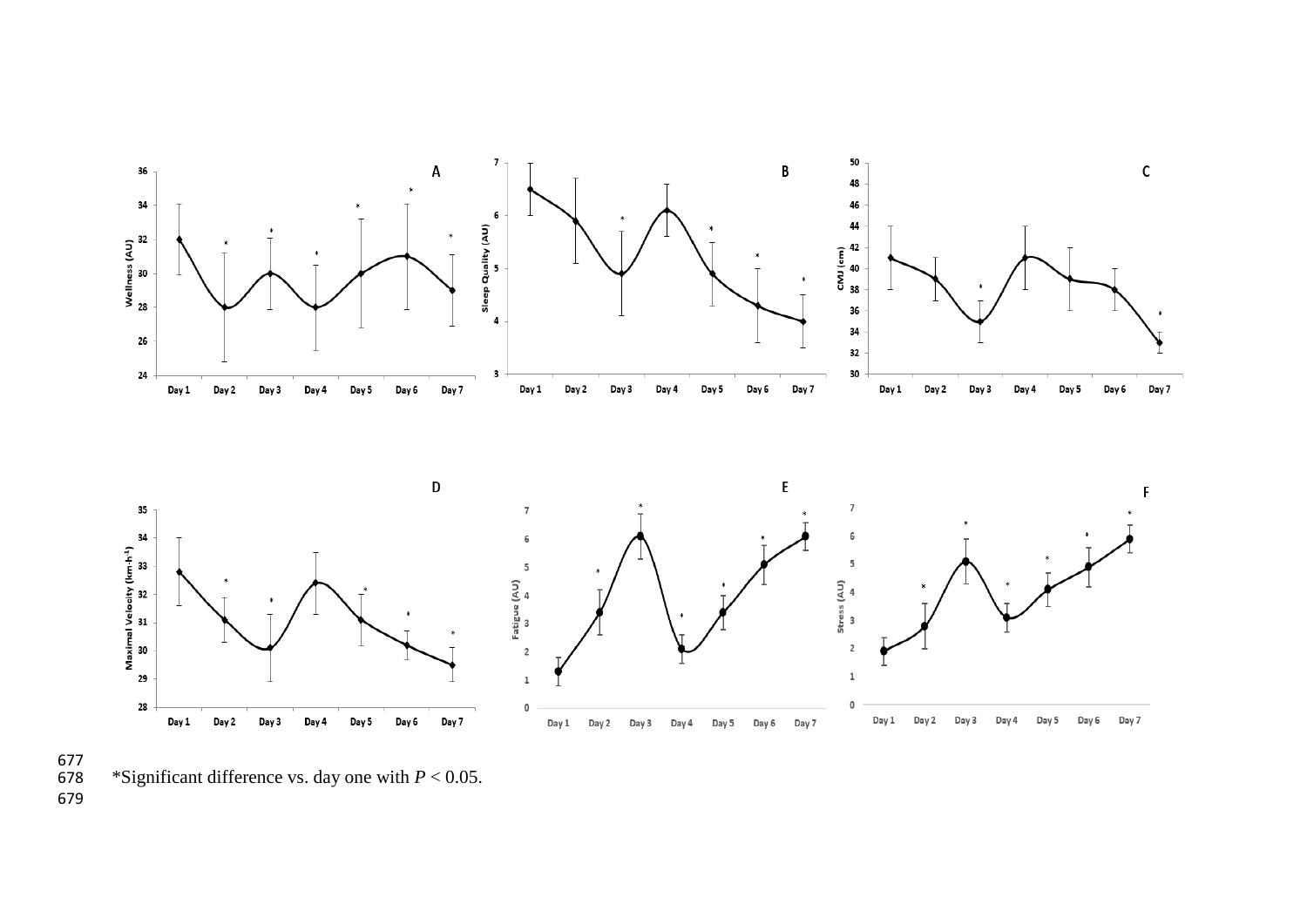



 $\blacksquare$  TD (m)  $\blacksquare$  HSD (m)  $\blacksquare$  SPD (m)  $\blacksquare$  YoYoIR1 (m)

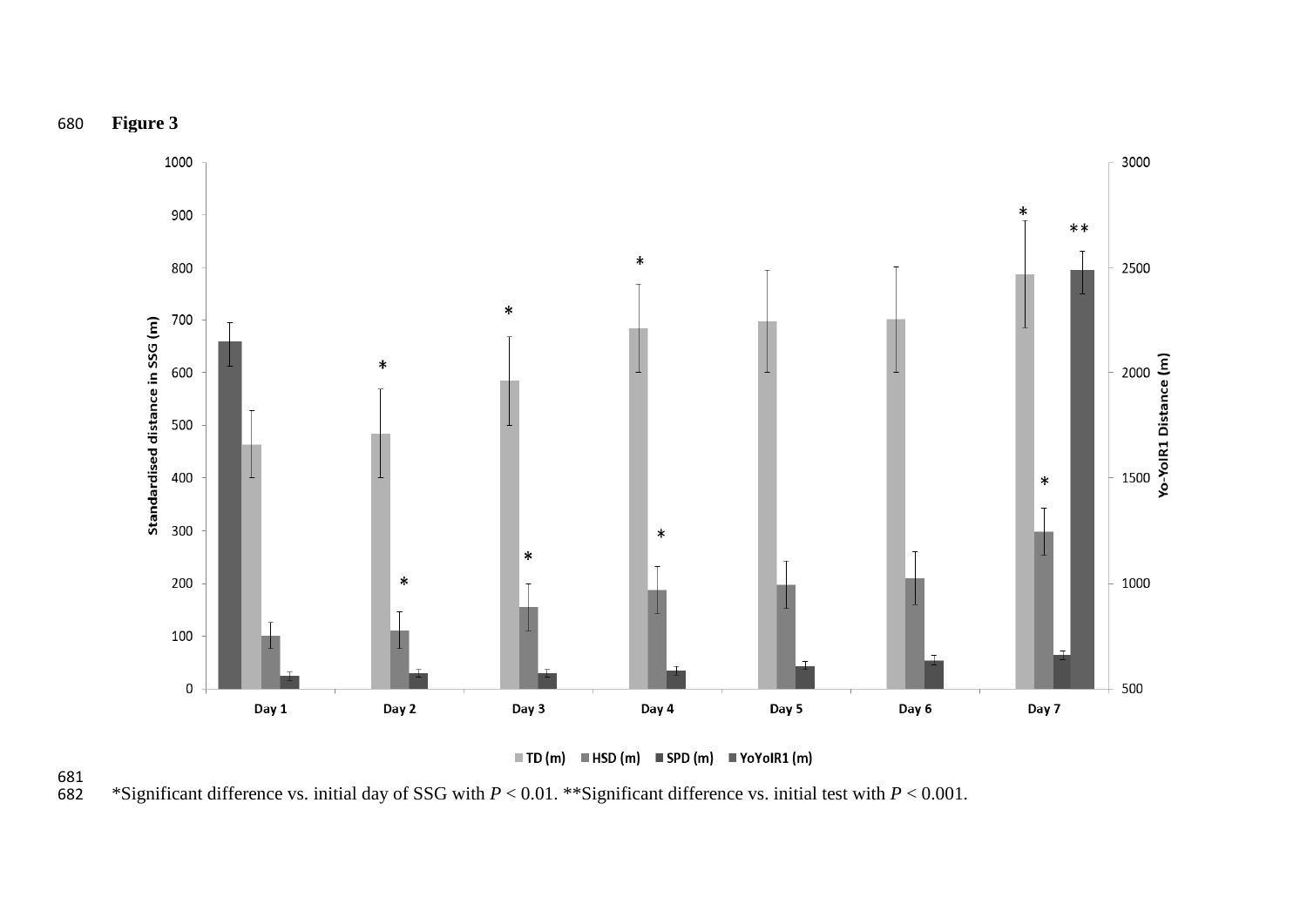

# **Figure 4**